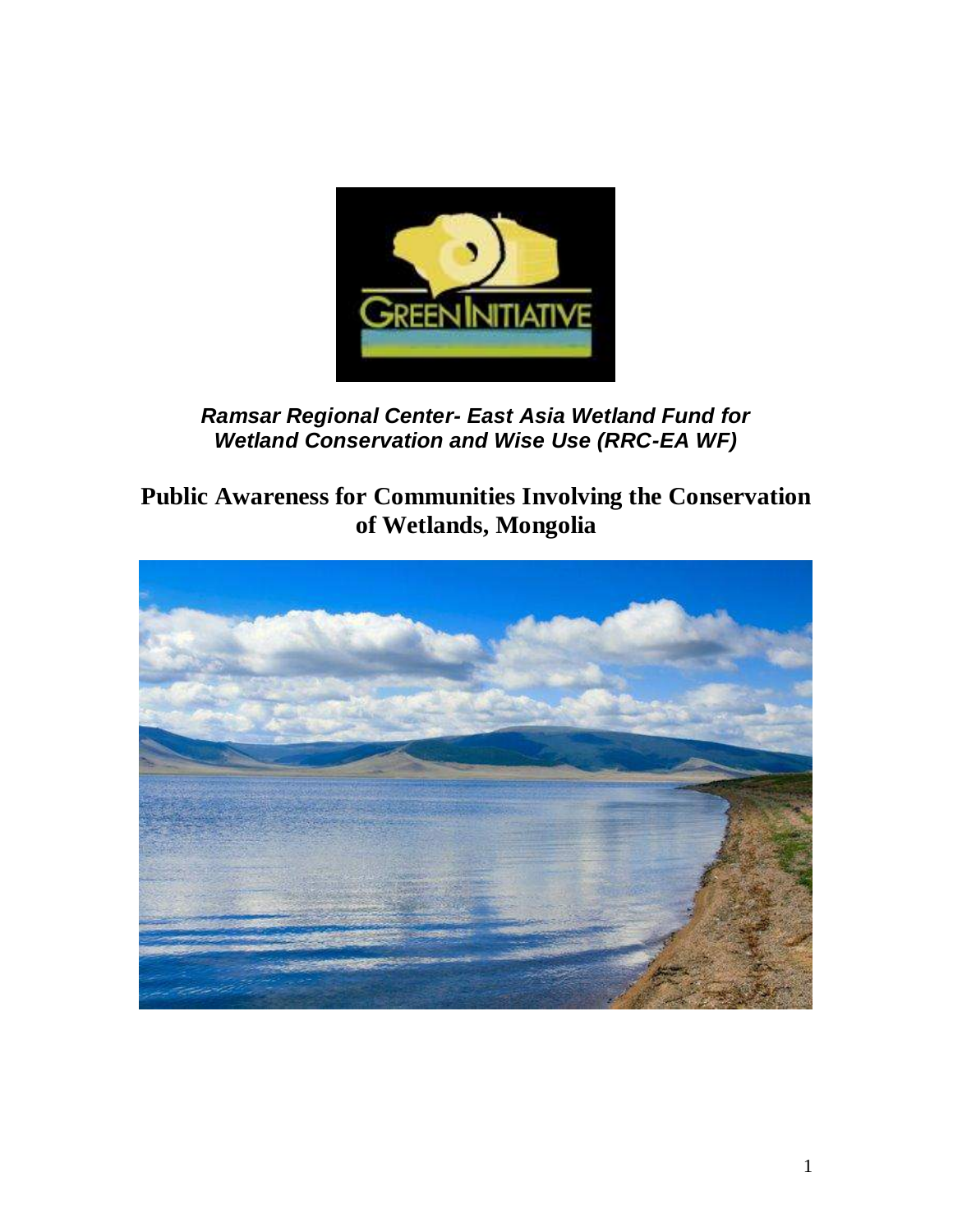# **TABLE OF CONTENTS**

| <b>CHAPTER 1.</b>                                                                                                | $\mathbf{3}$ |
|------------------------------------------------------------------------------------------------------------------|--------------|
| <b>GENERAL OVERVIEW</b>                                                                                          |              |
|                                                                                                                  |              |
| <b>CHAPTER 2.</b>                                                                                                | 6            |
| <b>WATER RESOURCES IN MONGOLIA</b>                                                                               |              |
| <b>CHAPTER 3.</b>                                                                                                | 7            |
| <b>WETLAND CONSERVATION AND RAMSAR IN MONGOLIA</b>                                                               |              |
| <b>CHAPTER 4</b>                                                                                                 | 13           |
| <b>PRIORITY CONCERNS RELATED TO WHITE LAKE CONSERVATION</b>                                                      |              |
| <b>CHAPTER 5</b>                                                                                                 | 18           |
| <b>RESPONSIBILITIES OF GOVERNMENT MINISTRIES, AGENCIES AND</b><br><b>INSTITUTIONS IN WHITE LAKE CONSERVATION</b> |              |
| <b>CHAPTER 6.</b>                                                                                                | 22           |
| <b>AWARENESS/UDERSTANDING</b>                                                                                    |              |
|                                                                                                                  | 25           |
| <b>CONCLUSION</b>                                                                                                |              |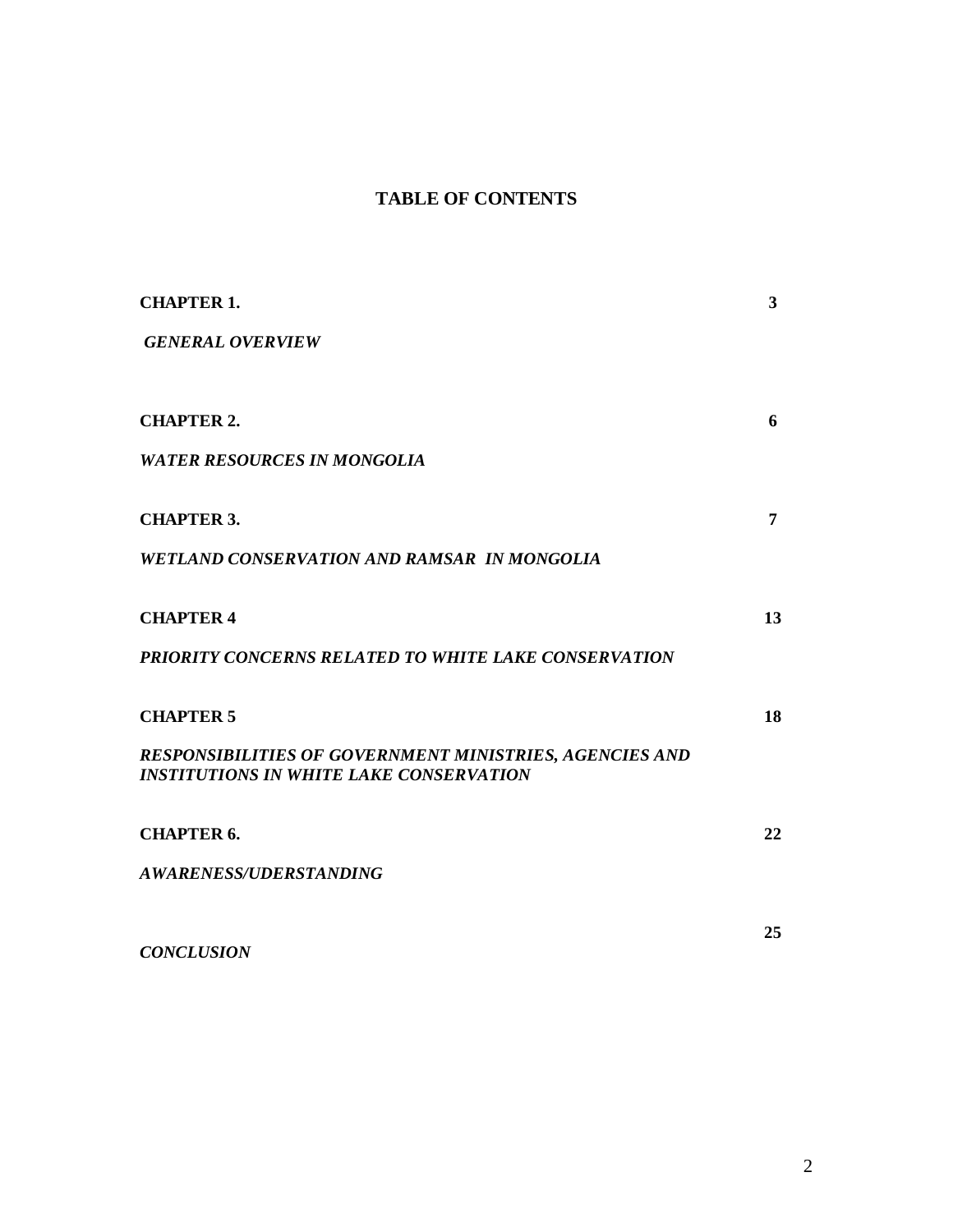## **CHAPTER 1. GENERAL OVERVIEW**

Mongolia belongs to the group of Land-locked Developing Countries (LLDCs), one of the Economies in Transition (EIT). Since1991, Mongolia has followed a policy of economic liberalization, including privatization, financial liberalization and capital account convertibility. At the same time, the total private sector share of GDP increased from being nearly absent to 75% in 2002. Since then some increases were shown in period of 2004-2008. The GDP per capita in 2007 was estimated as 1742.8 thous tugrigs (or about US\$ 1502.4), compared to 854.5 thous tugrigs in 2004. GDP real growth accelerated in 2008, reaching 11.3 percent. But the global downturn has hit Mongolia hard, predominantly due to the slump in mineral prices which returned the prices of Mongolia's main exports back to their 2004 levels. Mongolia is dependant from mining exploration. Mongolia's Traditional livelihood is of a pastoral or transhumant mode, involving annual movement from extensive summer grazing areas to winter camps nearer lo settlements. Livestock husbandry still employs 40% of the population. The other major sectors are mining, now critical lo Mongolia's viable economic development, *and forestry* which in serious decline following over-exploitation in Soviet times and poor management.

Exports are concentrated in mineral-based commodities, accounting for 57.9% in 2006, 66.8% in 2007 of total exports, while natural or cultured pearls, precious metal and jeweler accounts for 12.1%, and textiles and related articles account for 13.5% in 2007. Mongolia is dependable from its import; particularly about 70% of consumption is based on import. Most importing commodities are mineral products including fuel and energy, placed about 27.8% of total commodities, and food products including wheat, flour,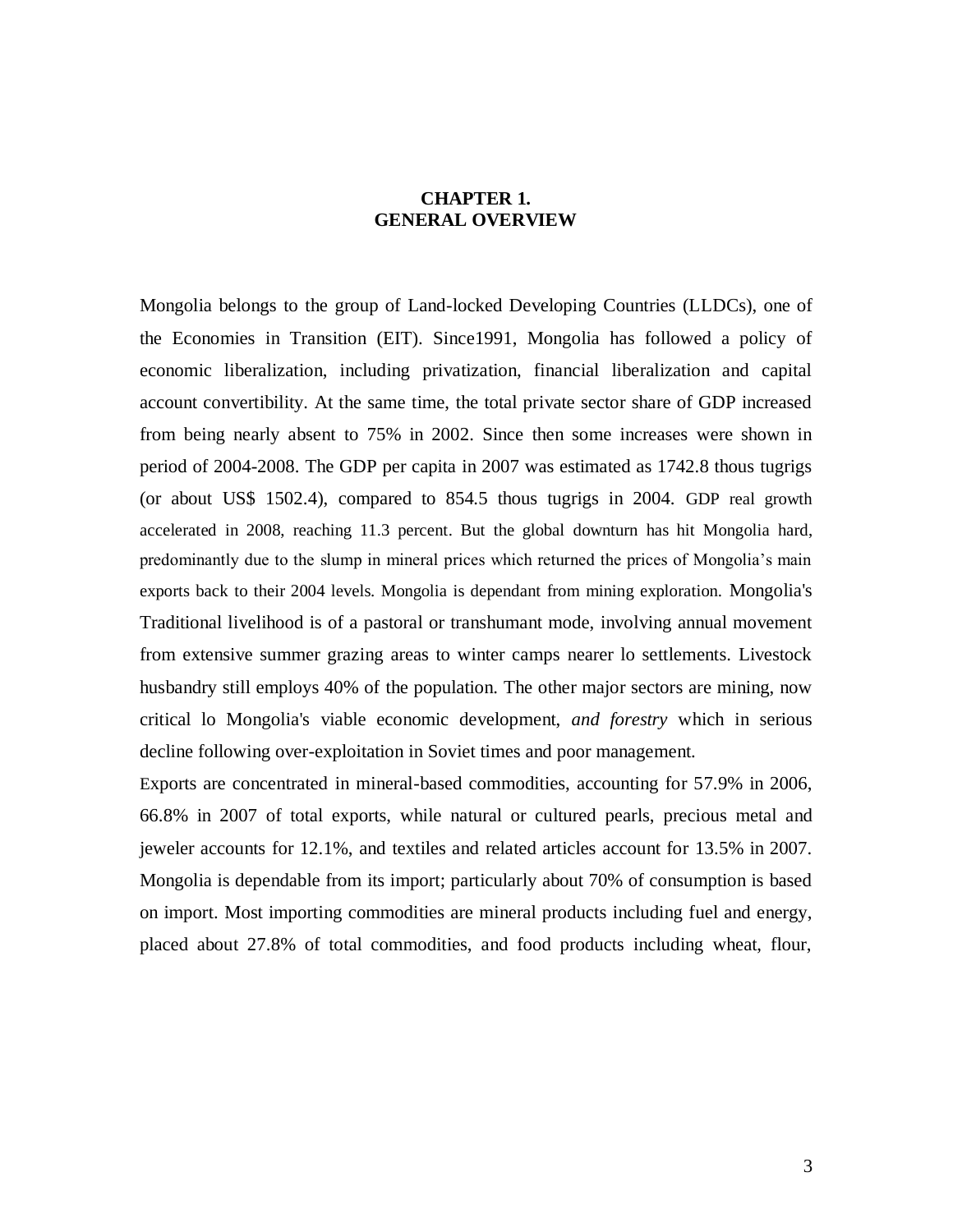potato and fruits are placed about 7.3% of total commodities. Therefore food price is dependant from importing price such as oil and petrol products.



*Figure 1. Industrial composition of GDP by percentage*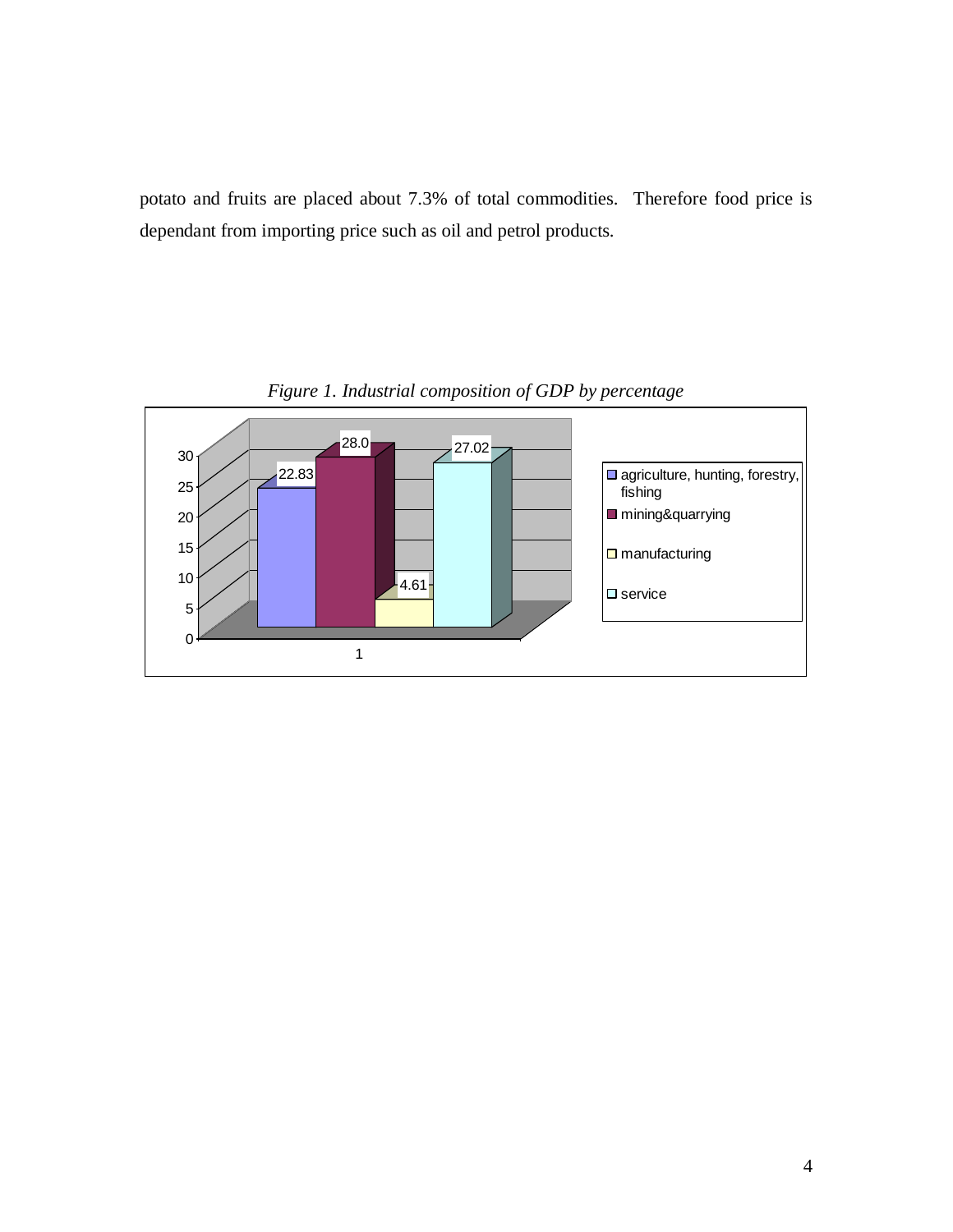



The climate is harsh continental with sharply defined seasons, high annual and diurnal temperature fluctuations and low rainfall. Because of the high altitude, Mongolia's climate is generally colder than other countries of the same latitude. The extreme minimum temperature is -31.1OC to -52.9OC in January and the extreme maximum temperature is +28.5OC to +42.2OC in July. In addition same time of migration to the mining site at rural area, another migration to the UB city is increased. It becomes a major cause of increasing of air pollution at UB city. Approximately, 5 million ton of coal are used and 380,000-420,000 ton/year of coal are consumed in the ger district. There are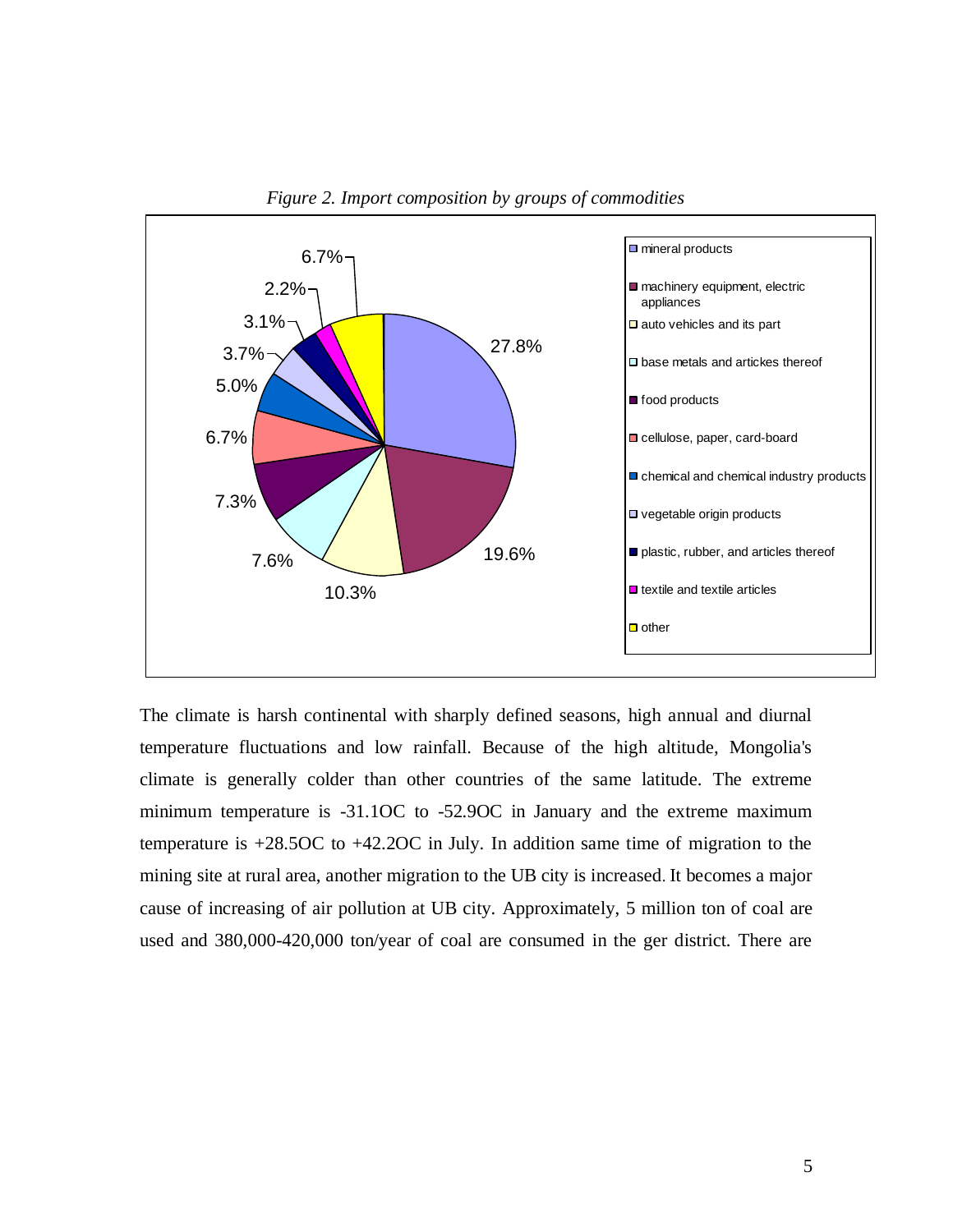also 230 coal-fueled heating boilers in UB, consuming 1 million ton of coal per year. 3 central power stations are now consuming approximately 3.5 million t/year of coal.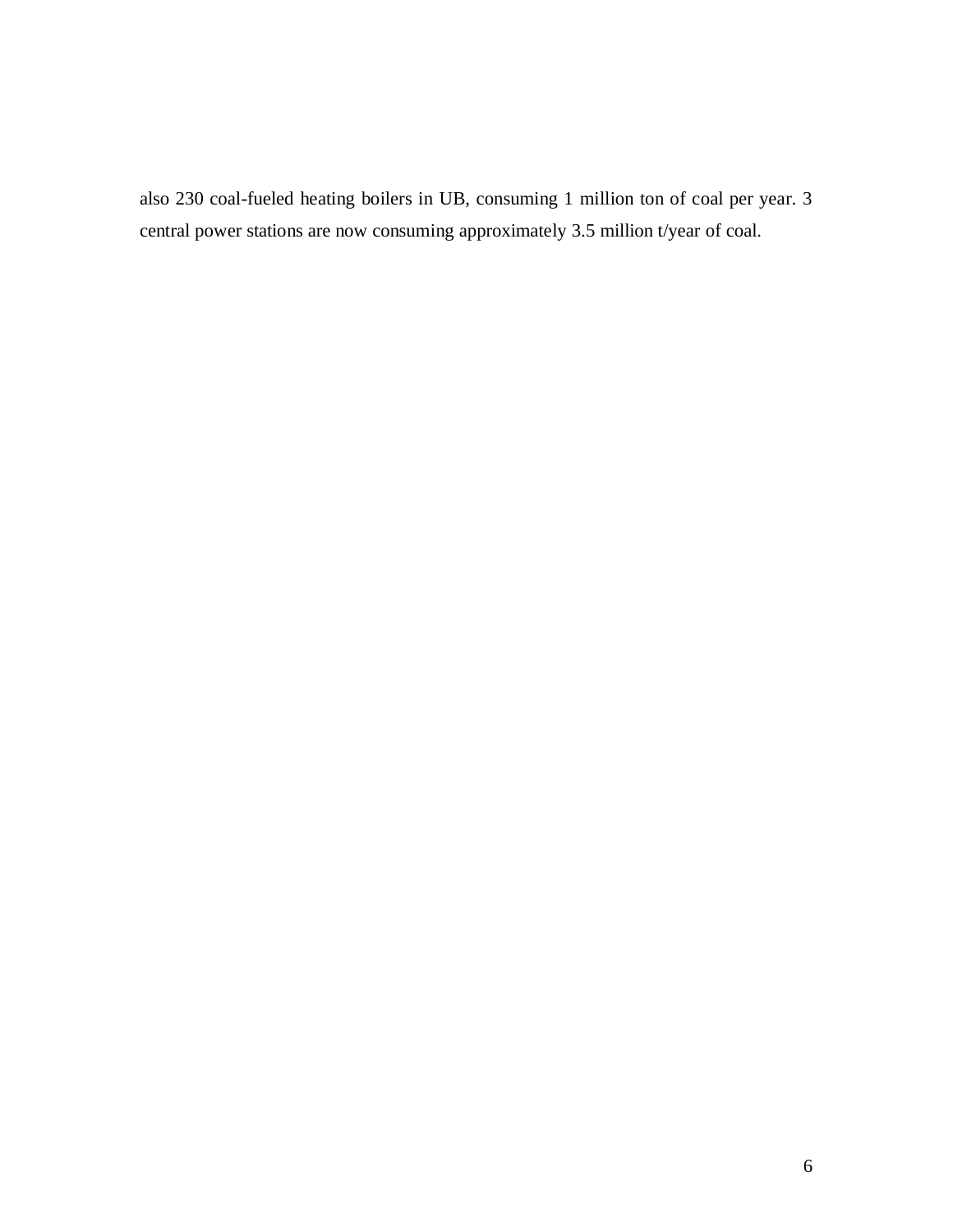### **CHAPTER 2. WATER RESOURCES IN MONGOLIA**

Mongolia straddles a major continental watershed aligned east-west across the country. North of the divide, drainage is to the Arctic Ocean via the Lena River and Lake Baikal, and to the Pacific Ocean via the Amur and Yenisei rivers. South of the divide drainage terminates in dry lakes and salt pans with no outlet to the sea.

Aggregate water resources in Mongolia have been calculated at 599  $\text{km}^3$ ). Of this 83.7% is in large lakes located in the inter-montane basins of the Altai, Khuvsgul (314 km3), Khentein and Khangai mountain region, 10.5% (500 km3) in glaciers and 5.8% (34.6 km3) in rivers. The average annual precipitation of only 224mm (90.1 percent of which evaporates) varies widely from year to year and from one part of the country to another. The coefficient of variation over mountain steppe is  $+/- 28\%$  on an average precipitation of 250 mm/year; over desert steppe it is  $+/-$  50% on an average precipitation of 100mm/year. The 9.9% of effective rainfall (ie that does not evaporate) recharges aquifers and provides limited surface water; it is supplied in part by ice melt.

It is this surface water which is essential for human use and the living environment. Water shortage is one of Mongolia's major socio-economic (and ecological) problems. Indeed, water availability per capita is only 17,300 m<sup>3</sup>. In the Gobi area it is 4,500 m<sup>3</sup> and in the Northern and Central Areas where most of the rivers and lakes are concentrated it is 46,000  $m^3$  per capita.

Though adequate in the north it is clearly a constraint on development in the south and particular serious in urban areas including Ulaan Baatar, where water supplies are pumped from groundwater.

Little care has been taken over water supply and use. Water supply in pasture areas was improved over the period 1960/90 by construction of many wells to provide water to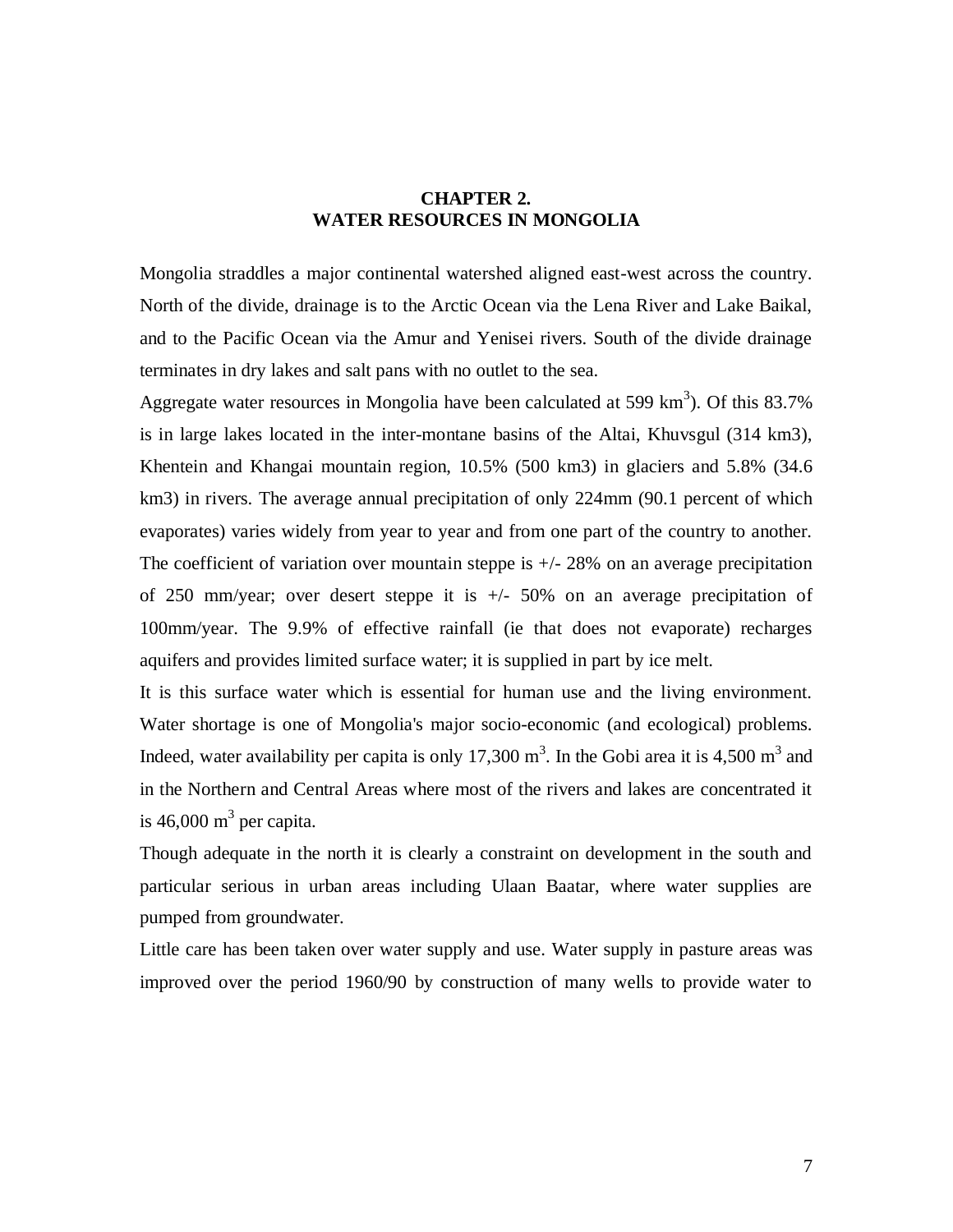more than 60 percent of the rangeland, but only forty percent of the existing 48,000 wells are currently functioning. Most wells drilled during the Soviet era were out of production by 1998. Over the ten years 1988/98 alone, the number of water supply points dropped by 20%. Over the same ten years, the number of livestock increased by 30%.

Mongolia has an estimated 3,800 rivers and streams and these have a total length of 67,000 kilometres. 3,500 lakes, 7,000 springs, 120 mineral water resources and 187 glacial rivers cover over 500 square kilometres. Surface and ground water resources play a vital role in the countries economy especially in agriculture and forestry, livestock production, industrial and domestic water supplies and, indirectly, the sanitation and health of the people.

The Water Act has been enacted since 1995. The purpose of the law is to regulate the protection, proper use and restoration of water resources. The Government approves the law on water discharge and its fee. Water quality standards have been updated. A pollution mitigation action plan for the Tuul River (which flows through Ulaanbaatar) was implemented in 1997 with support from the Dutch government. Also, the Government has approved a national action plan on water resources.

At present the level of studies on changes in Mongolia's water resources, the water regime and the effects of impacts of economic activities on broader environmental and other factors are not satisfactory. Salination and poor water quality are major problems in arid and semi arid regions of Mongolia. Salination is caused by a combination of poor drainage and high evaporation rates that concentrate salts in surface layers of the soil, lakes and ground water aquifers. Natural water quality problems related to saline waters, seasonal freezing and droughts limit the use of water resources in Mongolia.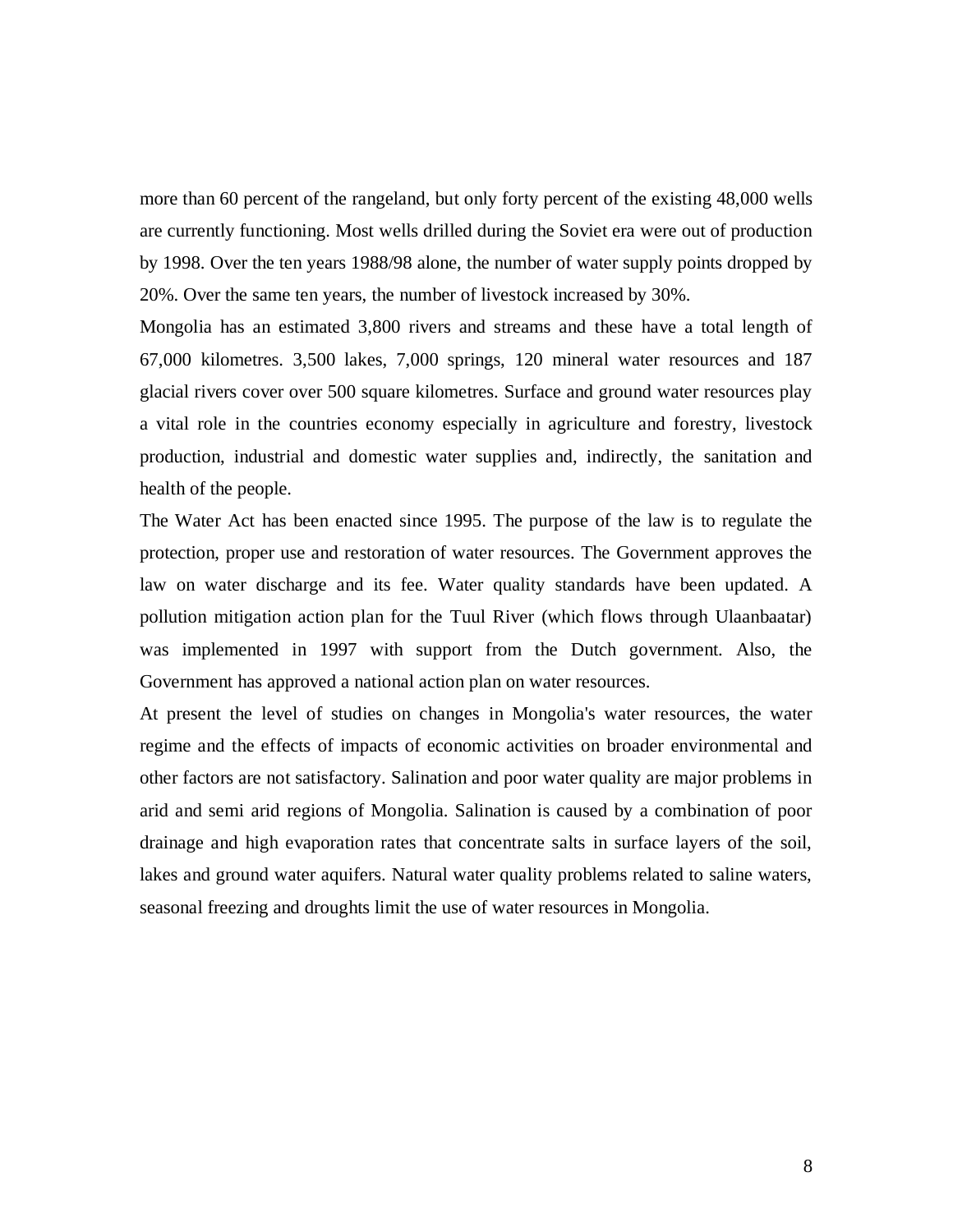### **CHAPTER 3. WETLAND CONSERVATION AND RAMSAR IN MONGOLIA**

Wetlands in Mongolia are considered important natural resources to conserve, because a considerable part of Mongolia belongs to arid and semi-arid zones. Mongolian dry land ecosystem is virgin and vulnerable to natural and anthropogenic changes. Therefore, it is very important not only not to lose wetlands, but to take appropriate actions and measures in timely fashion to conserve them.

The establishment of a legal foundation to regulate on biodiversity conservation has been given high priority by the Mongolian Government. In 1994 and 2000, the " Law on Special Protected Areas", "Law on Bufferzones of Special Protected Areas, "Law on Natural Plants", "Law on Wildlife", "Law on Hunting", and "Law on Forest" were adopted. In addition, over 30 Regulations and Resolutions have been approved to support those laws. In 1998, " The National Program on Special Protected Areas" was adopted. In 1995 Mongolia adopted Law on Water which is the main policy document to regulate relations, regarding water resources use and protection including wise use of wetlands. There is no specific policy document or action plan on wetlands so far in the country. According to the existing legislation, all kinds of policy document are adopted by the Parliament, and action programmes and plans are approved by the Cabinet. After adopting National Water Policy, it will be discussed what documents would be most effective for conserving wetlands in Mongolia.

In any case, priorities will be given in the following order:

Reducing threats to wetlands;

• Developing wise use and sustainable management of wetlands and their resources;

• Conservation of habitats and bird species of wetlands;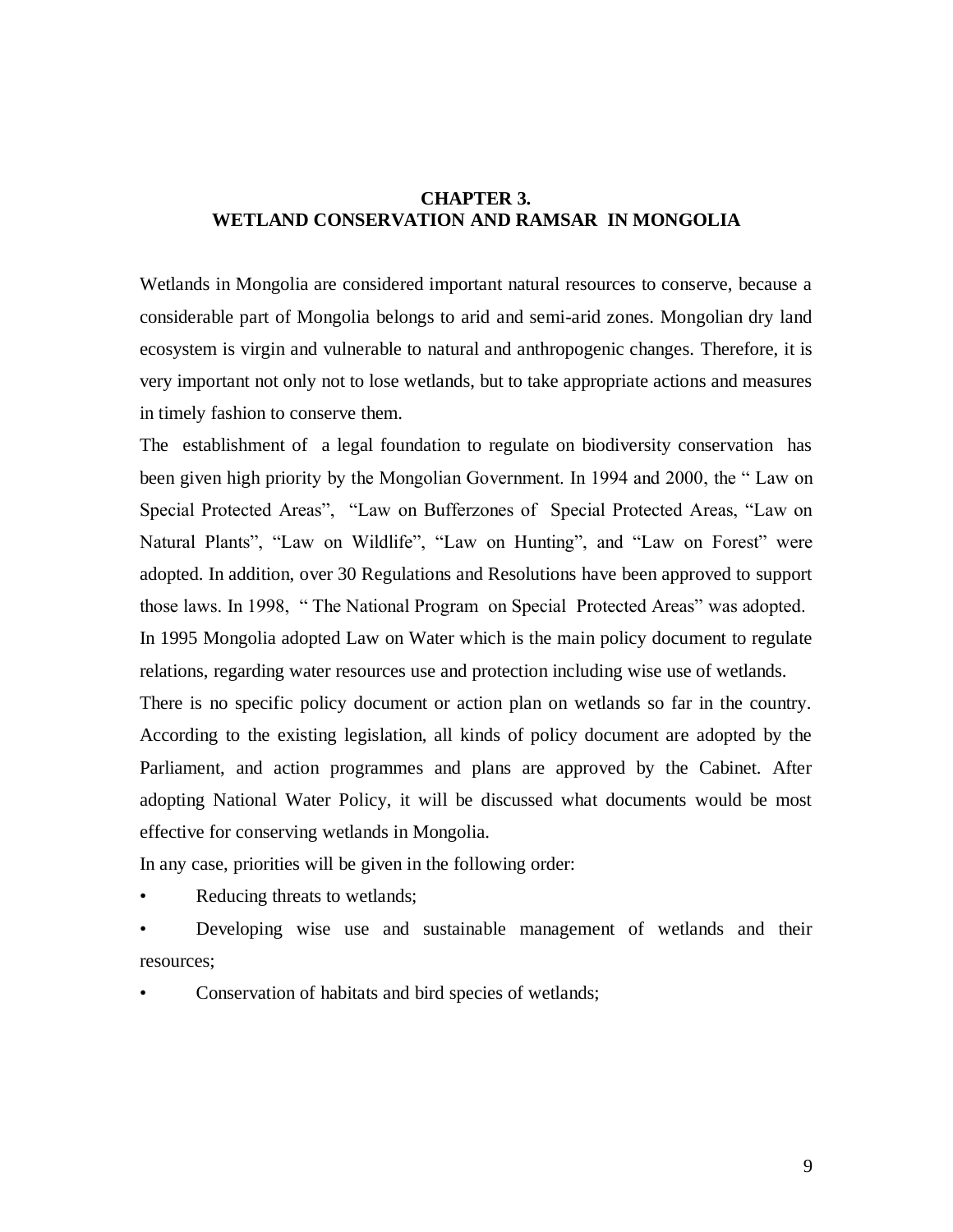- Research and monitoring;
- Increasing technical training, capacity building and awareness at all levels;
- Participation in international cooperation and treaties for wetland conservation.

The document will be developed and implemented in close relevance with the following documents:

- Mongolian Agenda-21;
- State Ecological Concept;
- Mongolian Environmental Action Plan;
- Mongolia Biodiversity Action Plan;
- Protected Areas Action Plan;
- Desertification Action Plan;
- National Forestry Action Plan;
- National Water Policy (which is under development).

Mongolia has joined the Ramsar Convention from April 8, 1998. During the accession period to the Convention, Mongolia nominated Mongol Daguur as first Ramsar site from Mongolia. After joining the Convention, Mongolia submitted three additional nominations to the Ramsar List of Wetlands of International Importance and received confirmation of their designations from the Ramsar Bureau on 29 July, 1998, bringing the total number of Ramsar sites in Mongolia to four (264,220 hectares) and the number of Ramsar sites in all the 110 Contracting Parties to 927. The additional sites are Mongol Daguur, Ogii nuur, Terkhiin Tsagaan nuur, and Valley of Lakes which includes Boon Tsagaan nuur, Adgim Tsagaan nuur, Orog nuur, Taatsyn Tsagaan nuur and Ulaan nuur. Among the four sites, there are two sites which are protected areas, one is Mongol Daguur declared as strictly protected area and the other is Terkniin Tsagaan nuur declared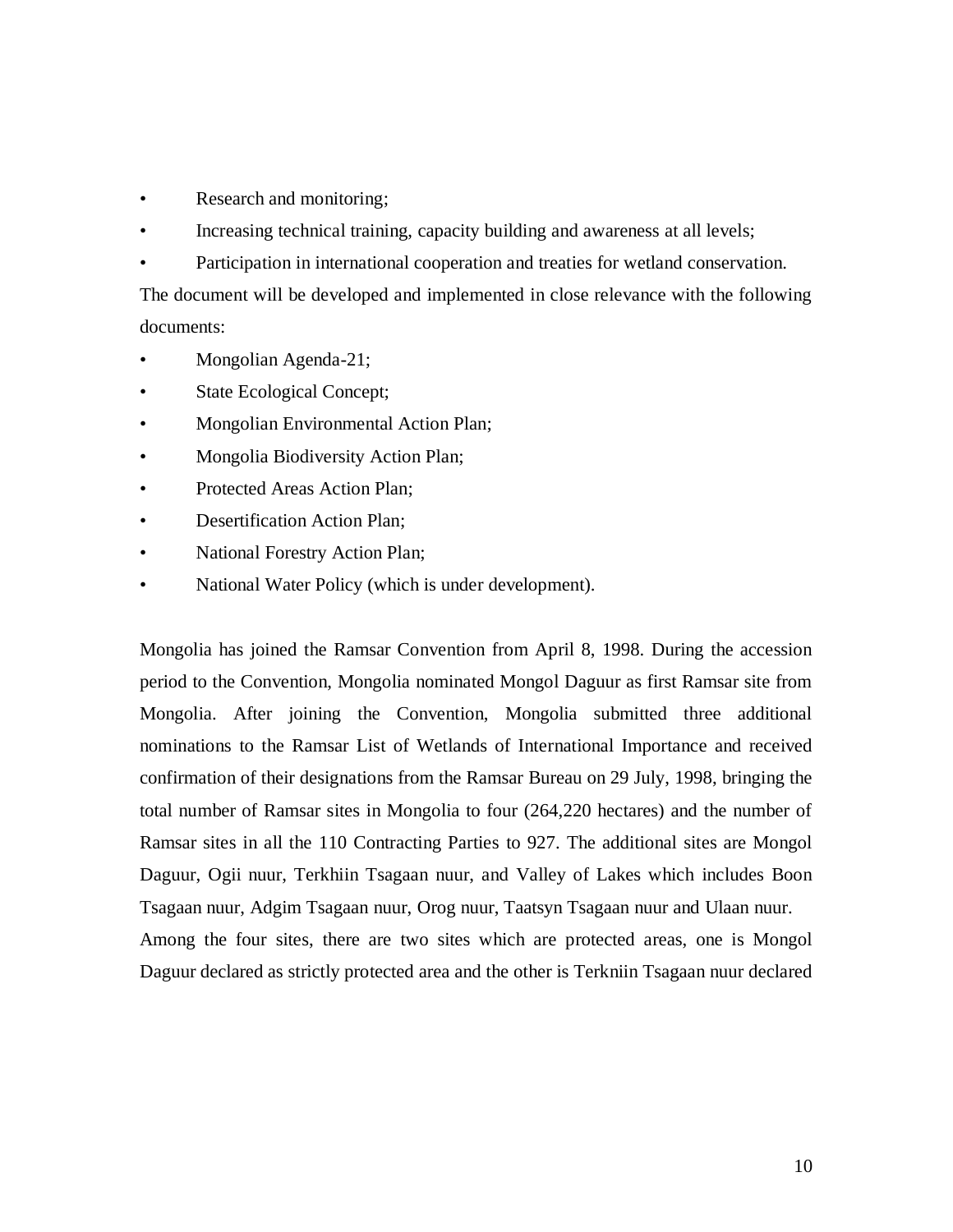as National Park. The two other sites are very consistent with Action 6.2.4. of the General Objective on Designation of additional sites to the List of Wetlands of International Importance, which states that "Pay particular attention to the designation of new sites currently enjoying no special conservation status at national level."

Mongol Daguur is Mongolian part of the Dauria International Protected Area on which Mongolia, China and Russia concluded tripartite agreement. Two meetings of the parties were organized so far. Mongolia hosted the second Meeting. The Ministry of Nature and the Environment will work on nominating one additional site in 1999 as well as on urging the two other Contracting Parties to cooperate in making a proposal to designate the Dauria International Protected Area as a transboundary Ramsar site between Mongolia, China and Russia.

The Ministry of Nature and the Environment of Mongolia successfully organized the International Workshop on Wetland Conservation in Mongolia and North-East Asia in Ulaanbaatar on 16-19 September, 1997 in close cooperation with, and under the sponsorship of, Keidanren Nature Conservation Fund (Japan), Environment Agency of Japan, Development and Environment NGO, and Wetlands International. It was the first international workshop conducted on wetlands in Mongolia and attended by 60 participants from 10 countries. The Workshop requested the Government of Mongolia to prepare specific reserve training and survey proposals to enhance International cooperation at the Mongol Daguur, Daursky Nature Reserve, and Dalai Nuur Nature Reserve.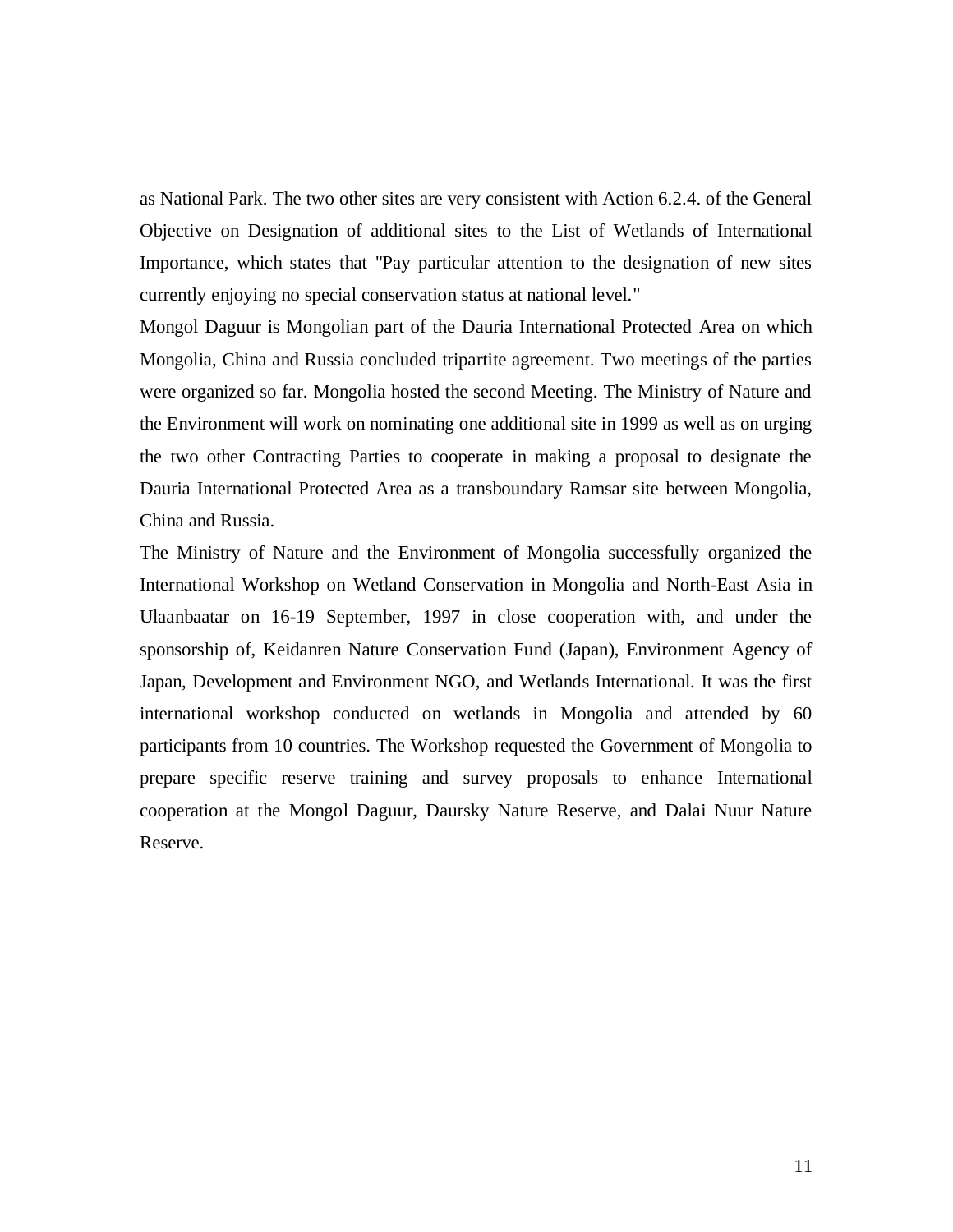|                | <b>Wetlands of International</b><br><b>Importance</b> | Year of<br><b>Registration</b> | Covered area,<br>by ha |
|----------------|-------------------------------------------------------|--------------------------------|------------------------|
| $\mathbf{1}$   | Ugii Lake                                             | 1997                           | 2 5 1 0                |
| 2              | Mongol Daguur                                         | 1997                           | 210 000                |
| 3              | Terkhiin Tsagaan Lake                                 | 1998                           | 6 1 1 0                |
| $\overline{4}$ | Lakes in Lake Hollow                                  | 1998                           | 45 600                 |
| 5              | Khar Us Lake                                          | 1999                           | 321 360                |
| 6              | Airag Lake                                            | 1999                           | 1 4 3 3                |
| $\overline{7}$ | Uvs Lake                                              | 2004                           | 585 000                |
| 8              | <b>Achit Lake</b>                                     | 2004                           | 73 730                 |
| 9              | Lakes in the Khurkh-Khuiten<br>river basin            | 2004                           | 42 940                 |
| 10             | Lake Ganga                                            | 2004                           | 3 2 8 0                |
| 11             | Lake Buir                                             | 2005                           | 104 000                |
|                | Total                                                 |                                | 1 395 963              |

# **Table.1.Mongolian Wetlands of International Importance**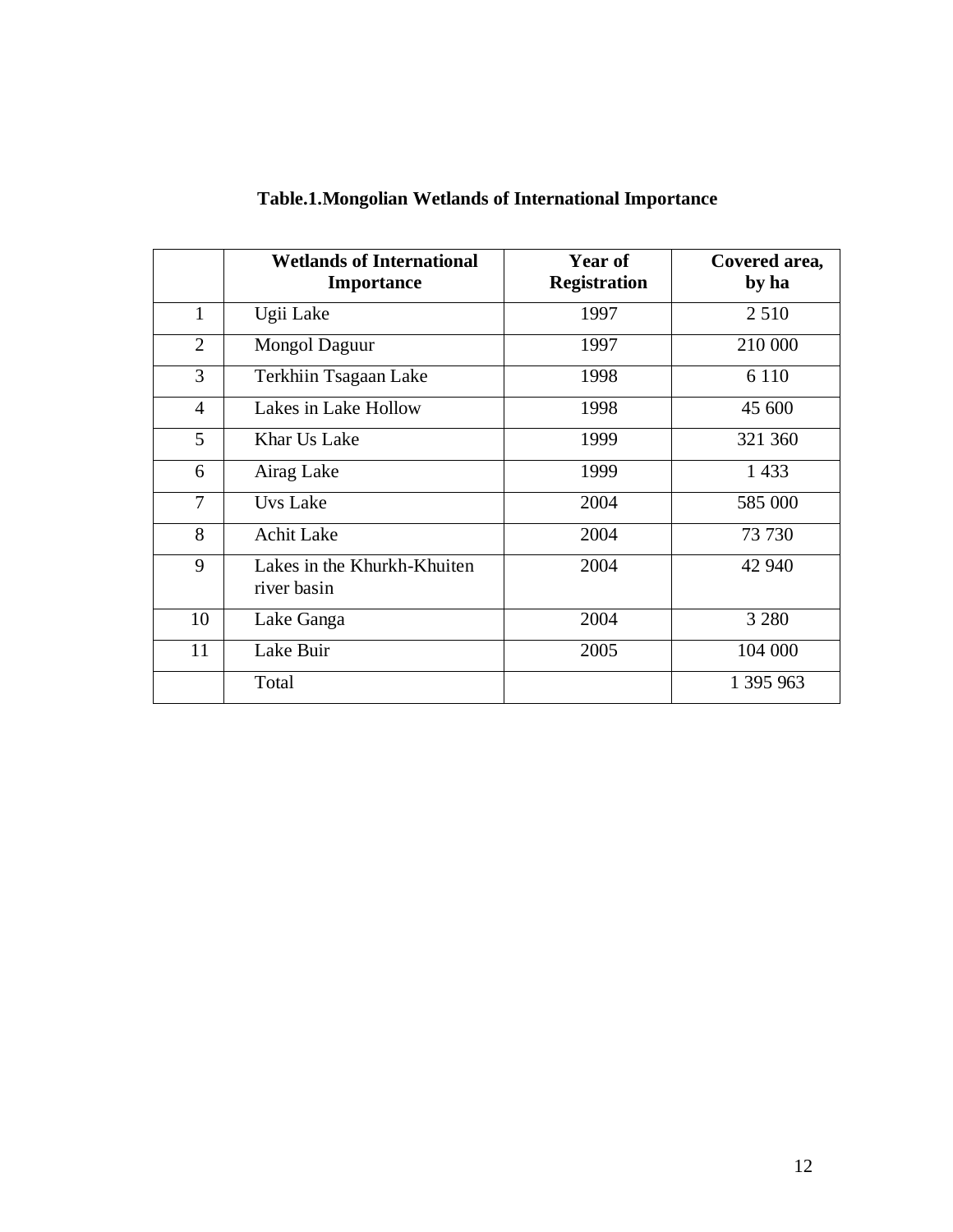### **CHAPTER 4. PRIORITY CONCERNS RELATED TO WHITE LAKE CONSERVATION**

Wetlands in Mongolia are mainly threatened to be polluted by application of pesticides and inflow of nutrients from domestic wastes and animal dung. The latter may cause eutrophication which would eliminate the coregonid and salmonid fish fauna and replace it with one dominated by cyprinids.

In case of White Lake the above mentioned problems were occurred in addition to the over harvesting of fish in tourist season and lack of conservation efforts from the local community.

Since 1990, Mongolian private sector is under formation, after the country has started shifting into market economy in last two decades. In this context, the private sector in particular tourist camps near the lake are still weak and incomparable management regarding the nature conservation. Through awareness rasing and information sharing, the private sector could be a strong stakeholder for the conservation efforts and wise use of wetland resources in the White Lake areas.

In further, there are number of considerations gathered during the implementation of this project. To protect White Lake from pollution by toxic chemicals and other organic substances must be fully implemented and re-enforced within the existimg legal framework in the following:

- Issued regulations on pesticide application;
- Established protection (sanitary, sometimes) zones around White Lake;
- Prohibition of use of some pesticides and chemicals for rodent control;
- Set up waste water treatment plants for settlements located close to White Lake.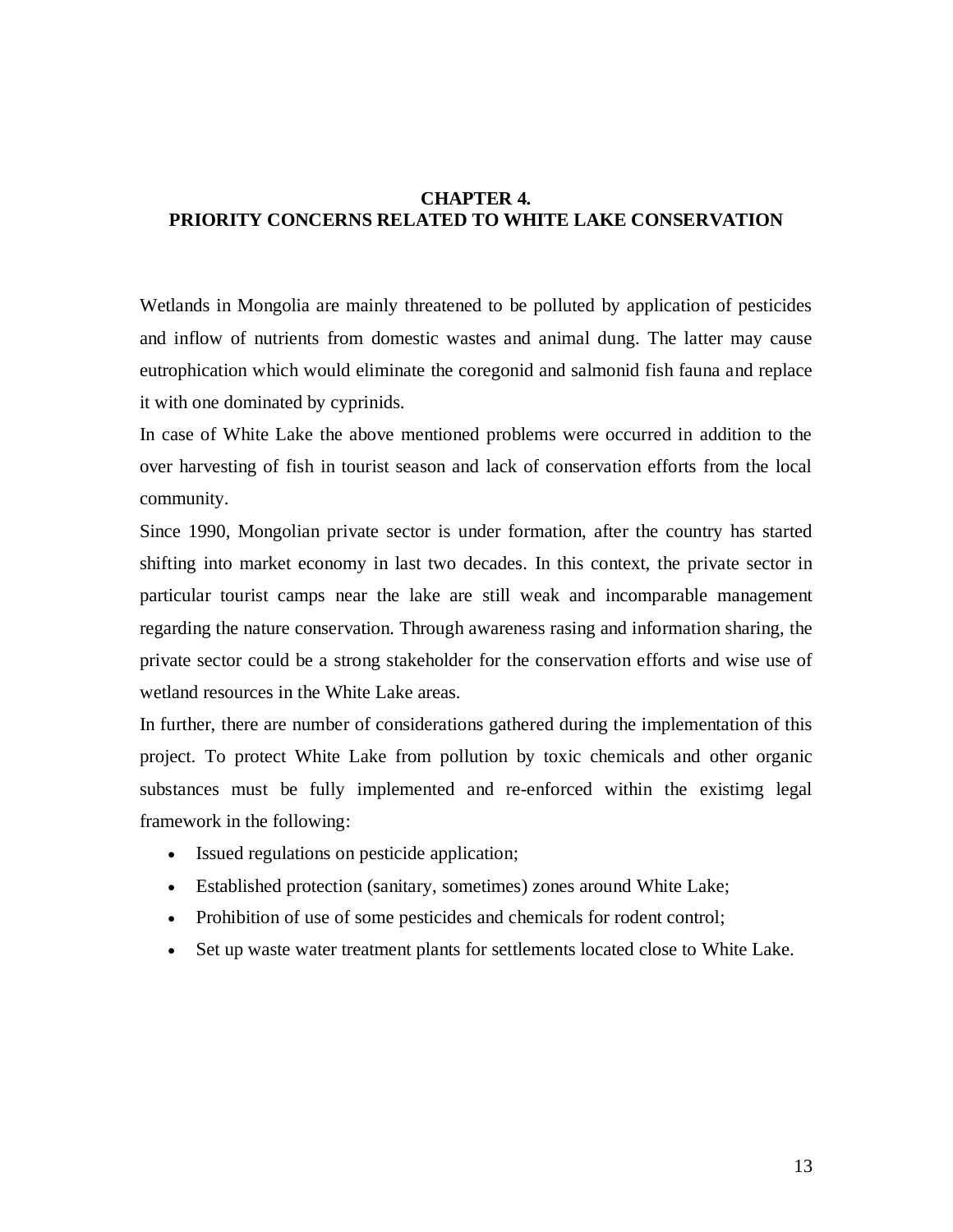Within the framework of Important Bird Areas Program and with the support of Wild Animal Research Center, a project is being implemented with the objectives of identifying and protecting important areas for birds. The bird inventory at certain areas will help identifying the vegetation cover, rodents and insects living there, as well as recognizing other biological features.



Village next to the White Lake (*photo by "Green Initiative"NGO)*

2007 research that has been conducted on 79065 kilometer sq. area has identified and confirmed 70 Important Bird Areas nationwide. Most of these areas are not affected by human activities, and are usually wide steppe, mountainous and forest areas and taiga.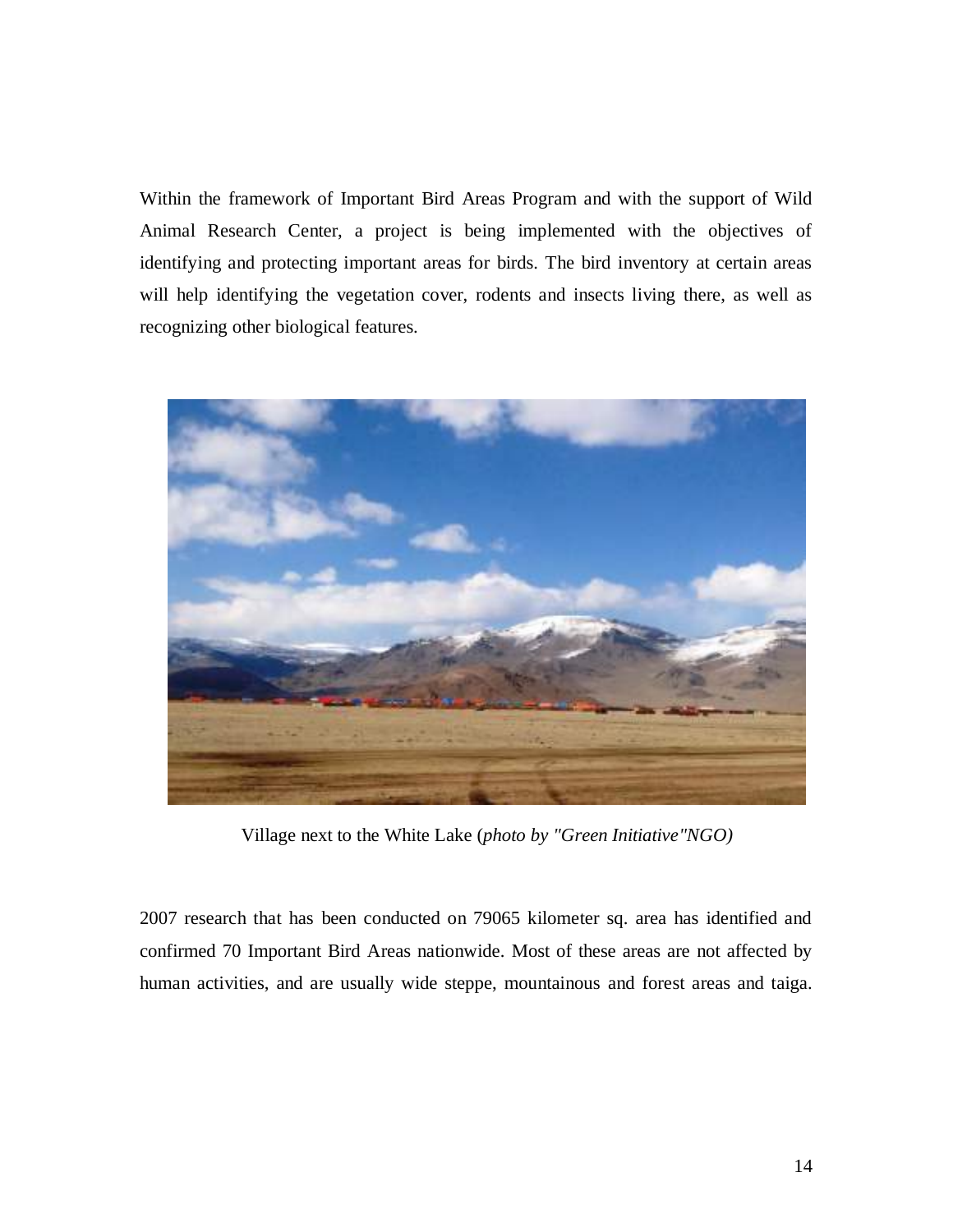World rare birds such as White-headed Duck *(Oxyura leucocephala )*, Lesser kestrel *(Falco naumanni)*, Great bustard *(Otis tarda)*, Relict Gull *(Larus relictus)*, Swan Goose *(Anser/Cygnopsis cygnoides)* and White-throated Bushchat *(Saxicola insignis)* live here. The habitat area of Dalmatian Pelican *(Pelecanus crispus)* in East Asia , is discovered and confirmed by the latest research.

| <b>Nature of</b><br>Problem                 | <b>Scale of</b><br><b>Problem</b><br>1 | Level of<br><b>Concern</b> | <b>Ability</b><br>to<br><b>Control</b><br>Problem | <b>Availability</b><br><b>of</b><br><b>Statistical</b><br>Data | <b>Specific</b><br>conservation<br><b>Concerns</b> | <b>Priority</b><br><b>Rankin</b><br>g |
|---------------------------------------------|----------------------------------------|----------------------------|---------------------------------------------------|----------------------------------------------------------------|----------------------------------------------------|---------------------------------------|
| Wetland<br>conservation                     | National                               | High                       | Medium                                            | Sufficient                                                     | Human and<br>financial<br>resources                | $\mathbf{1}$                          |
| White Lake<br>areas<br>conservation         | Local                                  | Medium                     | Medium                                            | Insufficient                                                   | Community<br>involvement                           | 3                                     |
| Human<br>impacts for<br>White Lake<br>areas | Local                                  | High                       | Medium                                            | Sufficient                                                     | Awareness<br>raising,<br>community<br>involvement  | $\mathbf{1}$                          |
| Wise use of<br>White Lake<br>resources      | National<br>and<br>local               | High                       | Medium                                            | Insufficient                                                   | Monitoring,<br>management                          | $\overline{2}$                        |

**Table .2. Priority Concern Related to problems due to White Lake** 

\* Note: Priority Ranking 1 = Very high  $2 = High 3 = Modern 4 = Low$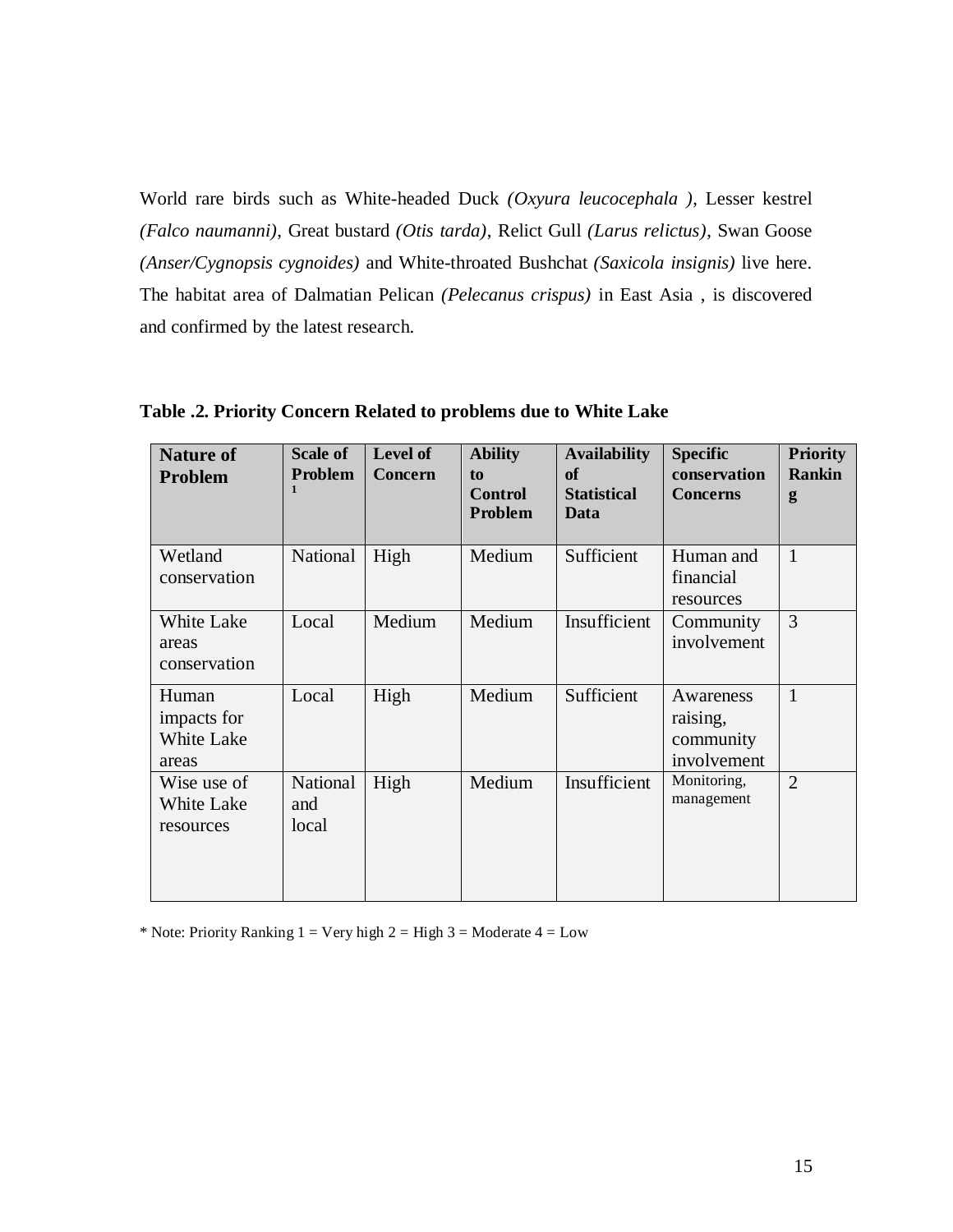### **Comments/Analysis**

Actually, in all data and information regarding to the wetland conservation in Mongola always focusing on the isolated protection so far. The concept of wise use of the White Lake is absolutely new in Mongolia. According to the priority concerns ranking on the Table.2. most of the problem area due to management of wetland is concerned at very low level and have insufficient statistical data. White Lake management reveals that there is rapid increase of tourism for income generation to the private sector, but less involvement with local communities and collaborative conservation efforts in general. Most concerned fact is that there is lacking of wise use of wetland principle due to other problems, as identified by this project team. However local communities have been educated through this project implementation, but this has still waiting for a further research and incentives from potential stakeholders.



*photo by "Green Initiative"NGO*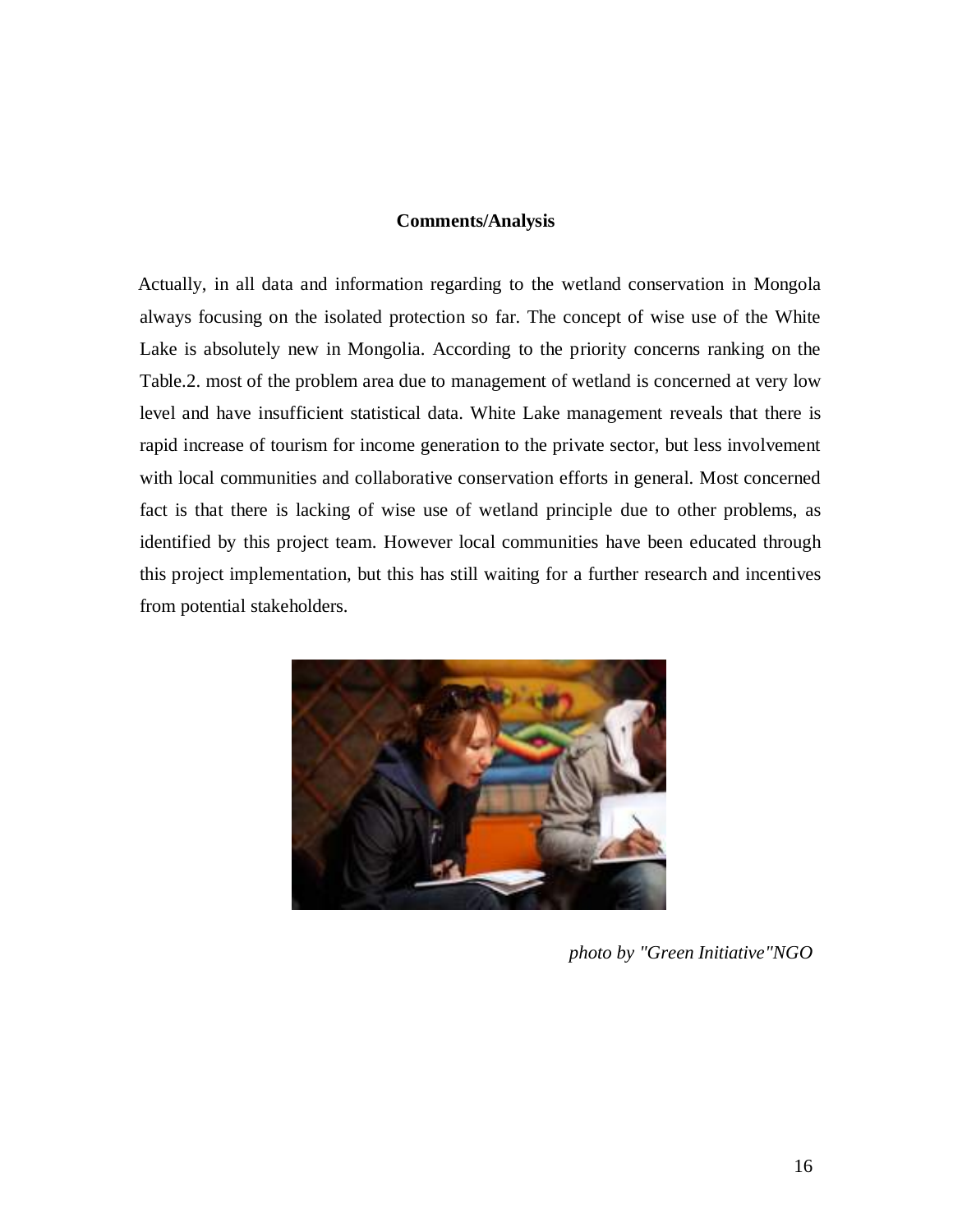### **CHAPTER 5. RESPONSIBILITIES OF GOVERNMENT MINISTRIES, AGENCIES AND INSTITUTIONS IN WHITE LAKE CONSERVATION**

# **Table 3. Responsibilies of ministries and agencies**

| <b>Ministry</b><br>Agencies concerned       | <b>Protection</b>         |                           | Management   Enforcement   Incentives |                          | Wise-use<br>of wetInd<br>resources | <b>Awareness</b><br>raising |
|---------------------------------------------|---------------------------|---------------------------|---------------------------------------|--------------------------|------------------------------------|-----------------------------|
| Environment                                 | X                         | X                         | X                                     | X                        | X                                  | X                           |
| Health                                      | $\boldsymbol{\mathrm{X}}$ |                           | $\overline{\phantom{a}}$              |                          | $\overline{\phantom{a}}$           | $\overline{\phantom{a}}$    |
| Labour                                      | $\overline{\phantom{a}}$  | $\overline{\phantom{a}}$  | $\overline{\phantom{a}}$              | $\overline{\phantom{a}}$ | $\overline{\phantom{a}}$           | $\overline{\phantom{a}}$    |
| Finance/Customs                             | $\blacksquare$            | $\overline{X}$            | $\overline{\phantom{a}}$              | $\overline{\phantom{a}}$ | $\overline{X}$                     | $\overline{\phantom{a}}$    |
| Transport                                   | $\blacksquare$            | $\overline{X}$            | $\overline{a}$                        | $\overline{\phantom{a}}$ | $\overline{\phantom{0}}$           | $\overline{\phantom{a}}$    |
| Foreign Affairs/trade                       | $\mathbf X$               | $\overline{\phantom{a}}$  | $\overline{a}$                        | $\overline{\phantom{a}}$ | $\overline{\phantom{a}}$           | $\overline{\phantom{a}}$    |
| <b>State Inspection</b>                     | $\mathbf X$               | $\overline{a}$            | X                                     | $\overline{\phantom{a}}$ | $\qquad \qquad -$                  | $\overline{\phantom{a}}$    |
| Police Office/Traffic                       | $\overline{\phantom{a}}$  | $\overline{a}$            | $\mathbf X$                           | $\overline{\phantom{a}}$ | $\overline{\phantom{m}}$           | $\overline{\phantom{a}}$    |
| <b>NEMA</b>                                 | $\overline{\phantom{a}}$  | $\overline{a}$            | $\qquad \qquad -$                     | $\overline{\phantom{a}}$ | $\qquad \qquad -$                  | $\overline{\phantom{a}}$    |
| <b>Standards</b><br>and<br>Metrology Center | $\boldsymbol{X}$          |                           | $\overline{a}$                        |                          |                                    | $\overline{\phantom{a}}$    |
| private<br><b>NGOs</b><br>and<br>sector     | X                         | $\mathbf X$               | $\mathbf X$                           | $\mathbf X$              | $\mathbf X$                        | $\boldsymbol{X}$            |
| <b>Local Communities</b>                    | $\boldsymbol{\mathrm{X}}$ | $\boldsymbol{\mathrm{X}}$ | $\boldsymbol{\mathrm{X}}$             | $\mathbf X$              | X                                  | X                           |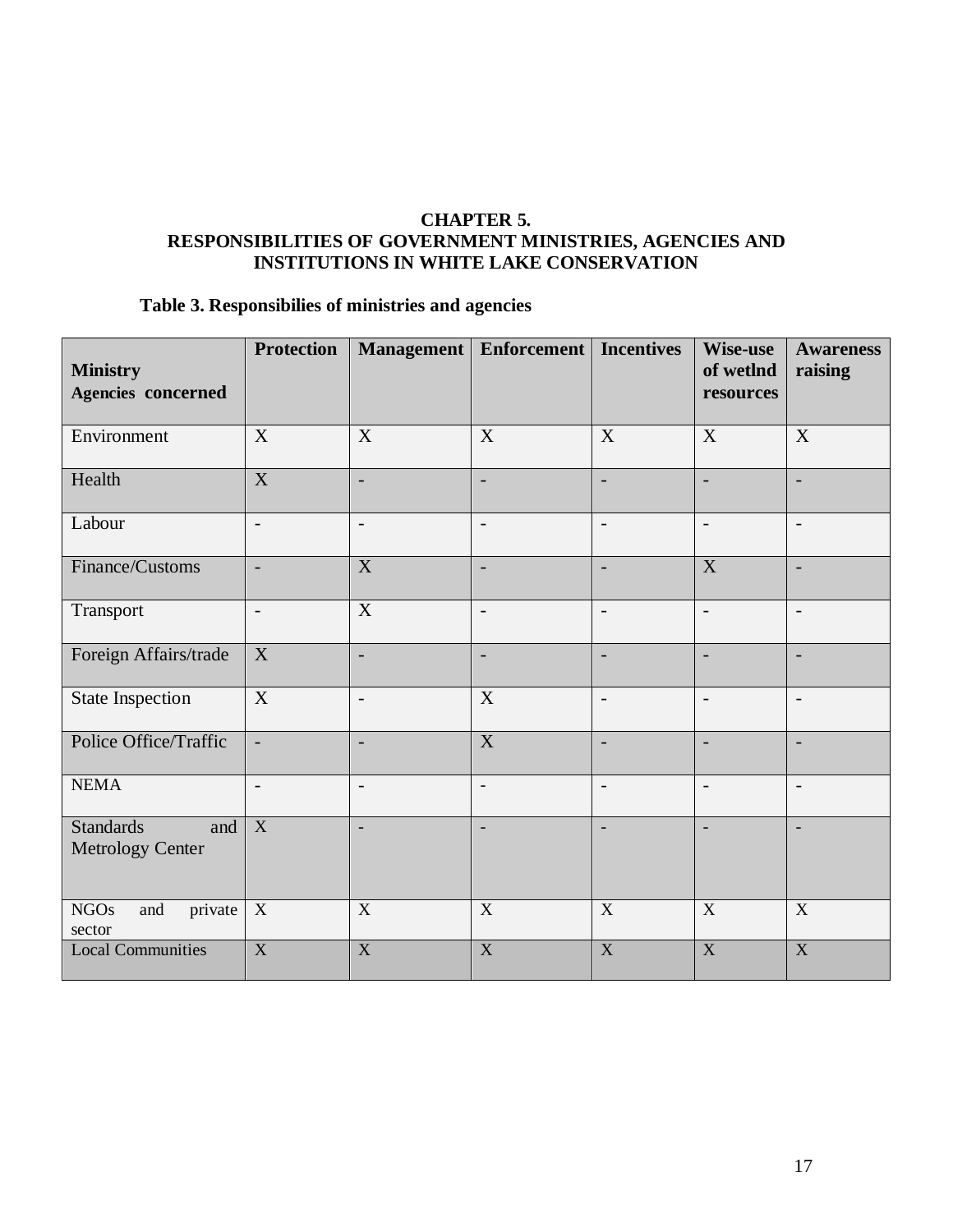### **Description of Ministerial Authorities and Mandates**

### **1. Ministry of Nature, Environment and Tourism**

- To develop a program for wetland protection, submit it to the government for adoption, and organize its implementation;
- To organize work on testing and research on wetland conservation;
- To adopt regulations on wetland conservation as well as tourism and draft related standards for approval by the authorized agency.
- To organize a network in regular monitoring of wetland conservation
- To set the norms of tourism related regulation on wetland areas addressing to the service providers, citizens, economic entities and/or organizations
- To approve enviornmental impact assessments and business plans of surrounding business entities of wetland.
- To approve monitoring and managment plans of wetlands.

### **2. Other stakeholders in wetland conservation and public participation**

The main participants in White Lake conservation are the private companies in undertaking tourism activities in Mongolia. Business environment supported by tax and other encouragement are crucial impact for those companies. Of course this encouragement should be towarded to the wise use of White Lake resources. As mentioned before there are a number of good initiatives in introducing wise-usage of White lake resources.

Other stakeholders in wetland conservation are research institutions have responsibilities of carrying out research and studies on resources and impacts of human, animals, and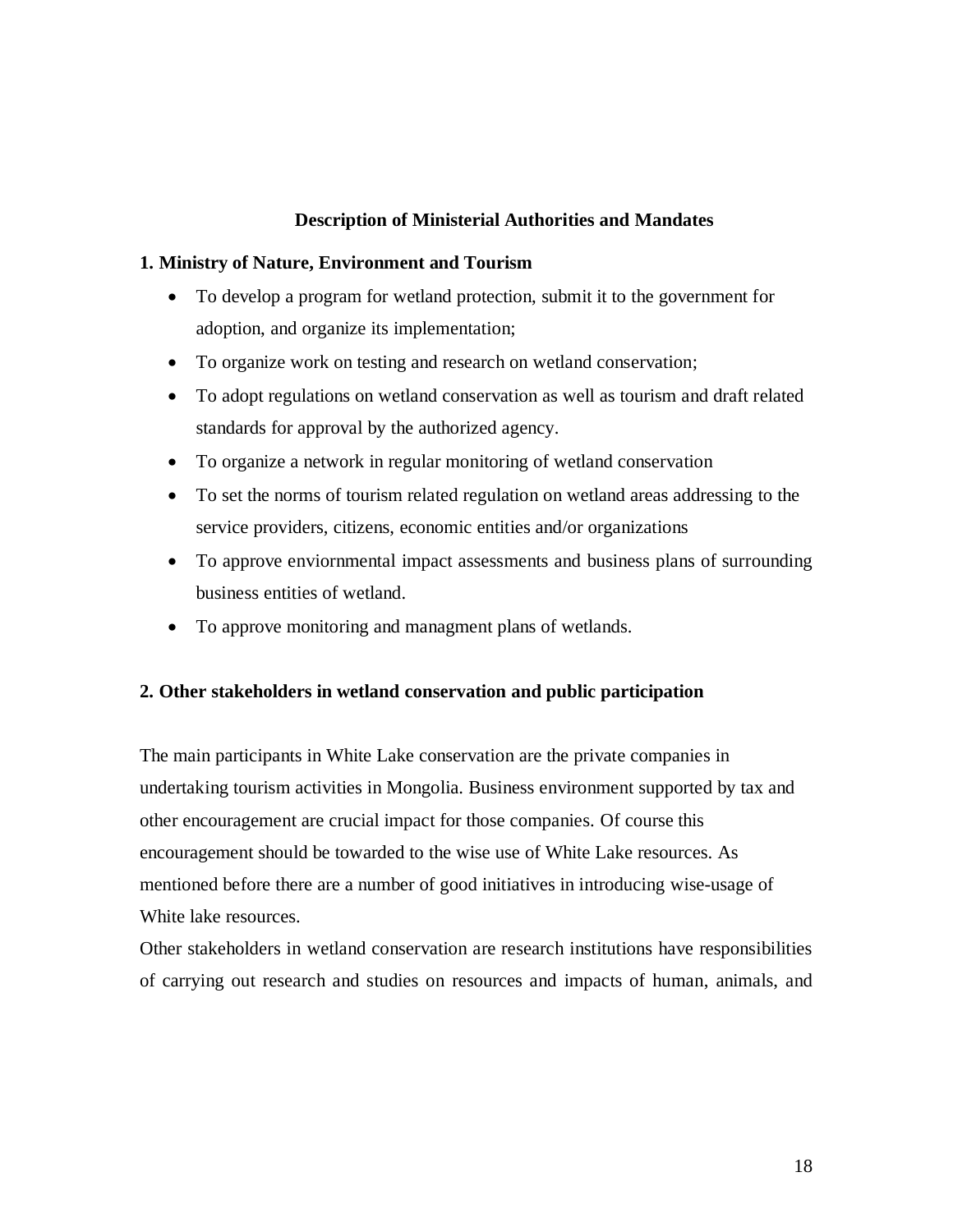climate change caused dramatic degradation of White Lake areas, reporting the result to the relevant authorities. The important role of scientific organizations is to provide information on alternatives maganegment and new technologies in usage of resources. But currently, there is not clear research about wetland conservation in Mongolia.



Habitat degradation affecting the White Lake (*photo by Green Initiative NGO)*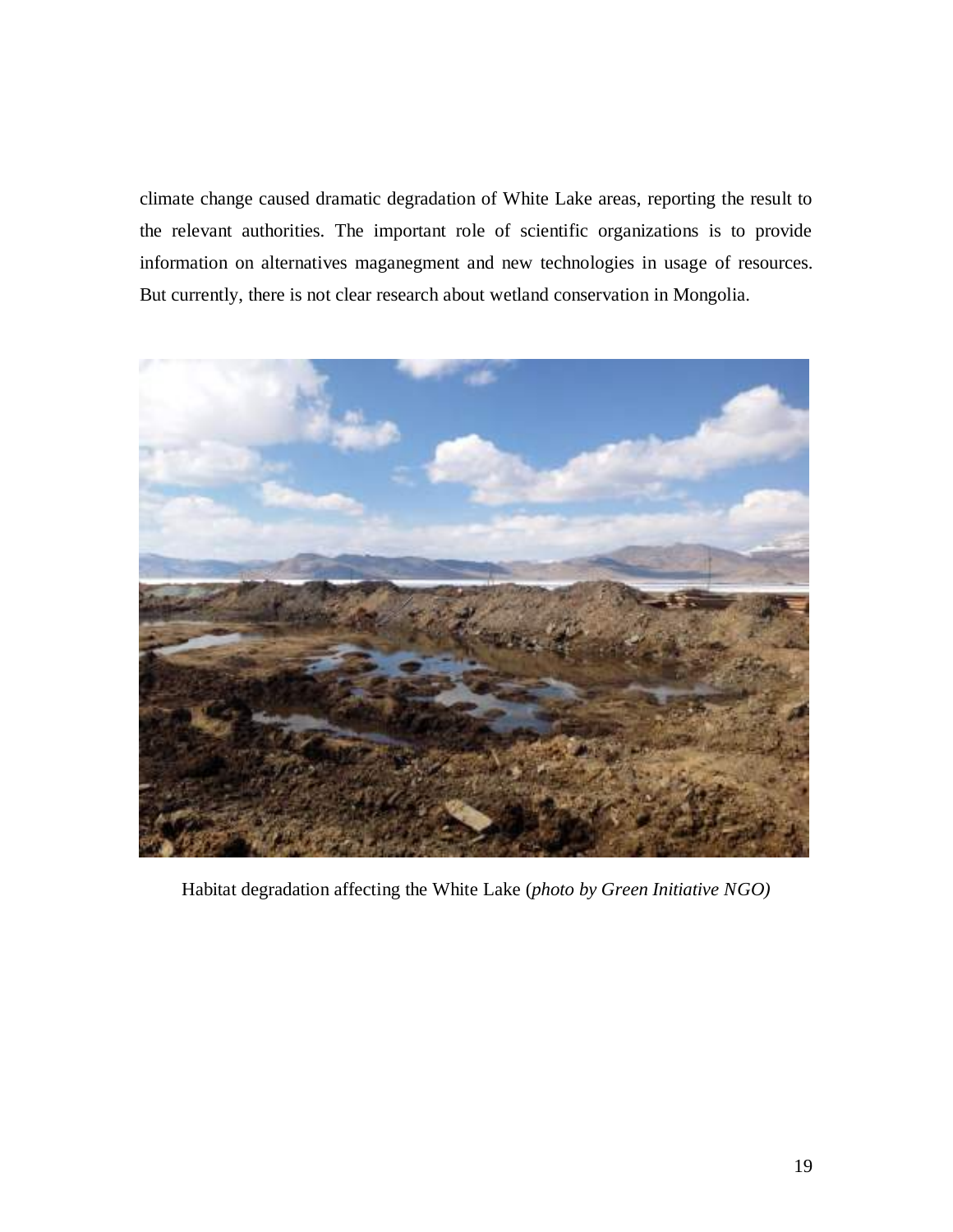### **Comments and Analysis**

According to all above mentioned data and information about current wetland conservation in Mongolia, the Ministry of Nature, Environment and Tourism have a leading role and responsibility to manage wetland conservation relations (protecting, conservation, monitoring, managing, and awareness raising). They have responsibility of integrated policy development and its implementation in White Lake management, involving stages from the local community to the high level decision making. The development of policy on wetland conservation and tourism needs to be drafted including the sanitation and waste management standards, otherwise which kind of and in which quality of service to be provided in White Lake are in hands of those business entities. Especially, MNET has responsibility of identification of state policy on environmental pollution and organizing its implementation along with conducting EIA on certain kinds of business activities.

Governors also have great responsibilities in White Lake management such as in organizing on site monitoring, developing local community development policy linked to the benefits of wetland conservation and its implementation. They have special power to limit or prohibit business entities entrance in certain kinds of area within their territories.

All the information is carrying to the conclusion that close cooperation between stakeholders is have crucial impacts in effective regulation of White lake management and its sustainability issues. Moreover, Ministry of Nature, Environment and Tourism have leadership role in managing White Lake conserving relations.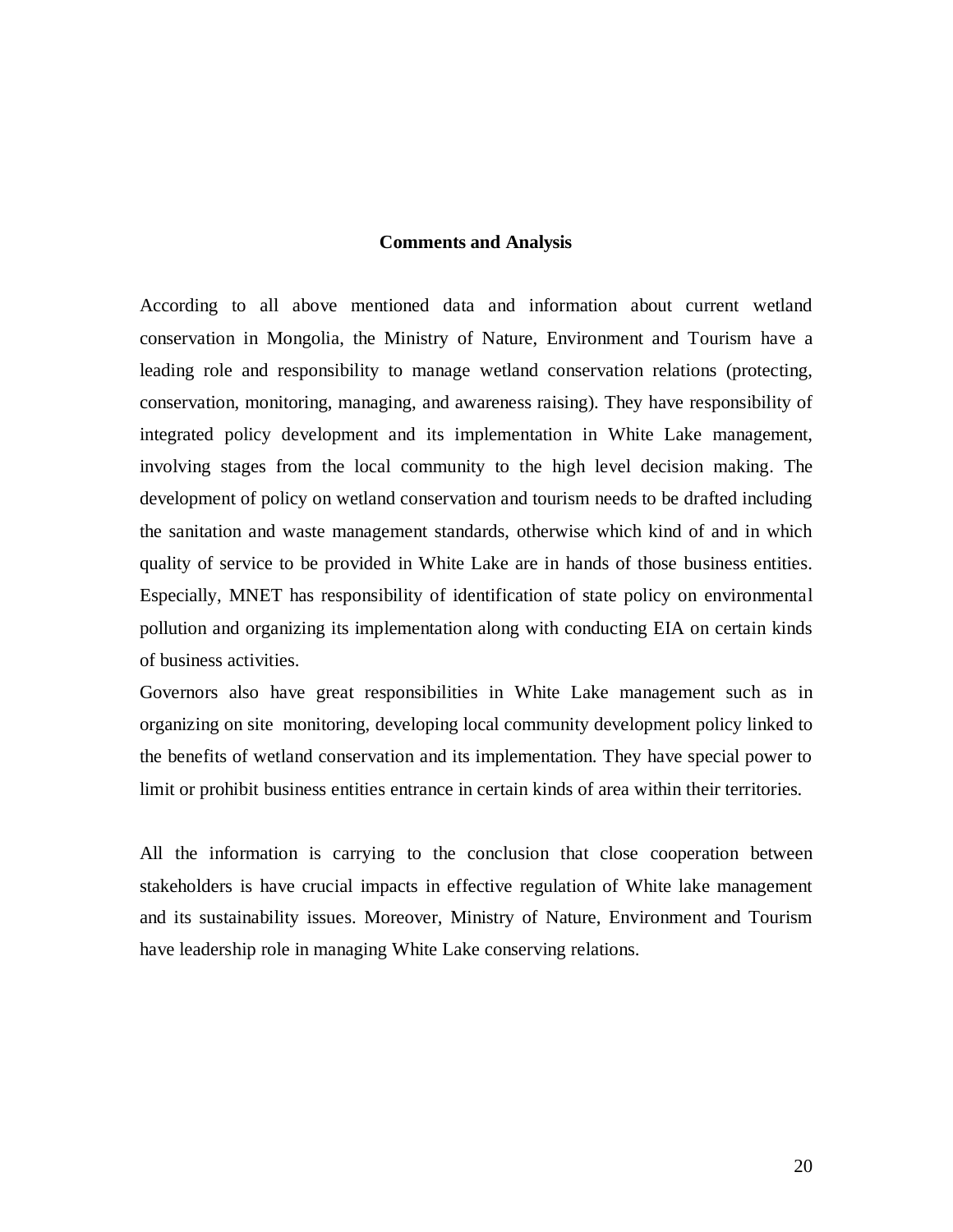### **CHAPTER 6**

#### **AWARENESS/UDERSTANDING**

According to the Report on the State of the Environment, the state central budget has allocated 118,7 million tugrugs for investment in environmental sector, 63,0 million tugrugs for repair, 80,1 million tugrugs for equipment purchase, 40,3 million water research and exploration, 200,0 million tugrugs for implementing projects and developing feasibility studies, 600,0 million tugrugs for combating desertification and 250,0 million tugrugs for preparatory work of increasing surface water reserve in 2007. Moreover, Mongolian Development Fund contributed 400.0 million tugrugs for water research and exploration activities and 350.0 tugrugs for purchasing radar equipments influencing rain clouds to increase precipitation. However there is not any allocation for awareness raising goal for wetland management, except the budget is allocated for special protected areas protection, management, and monitoring that inlcuded the wetland conservation issues. There is a certain amount of resources had been spent for awareness raising activities of protected areas such as brochures, leaflets and newspaper towarded to the tourists. From the tour operators also has taken measures in increasing awareness regarding White Lake through their web sites.

Within the planned activities of this project, we have published promotional materials for distribution to the public for awareness creation.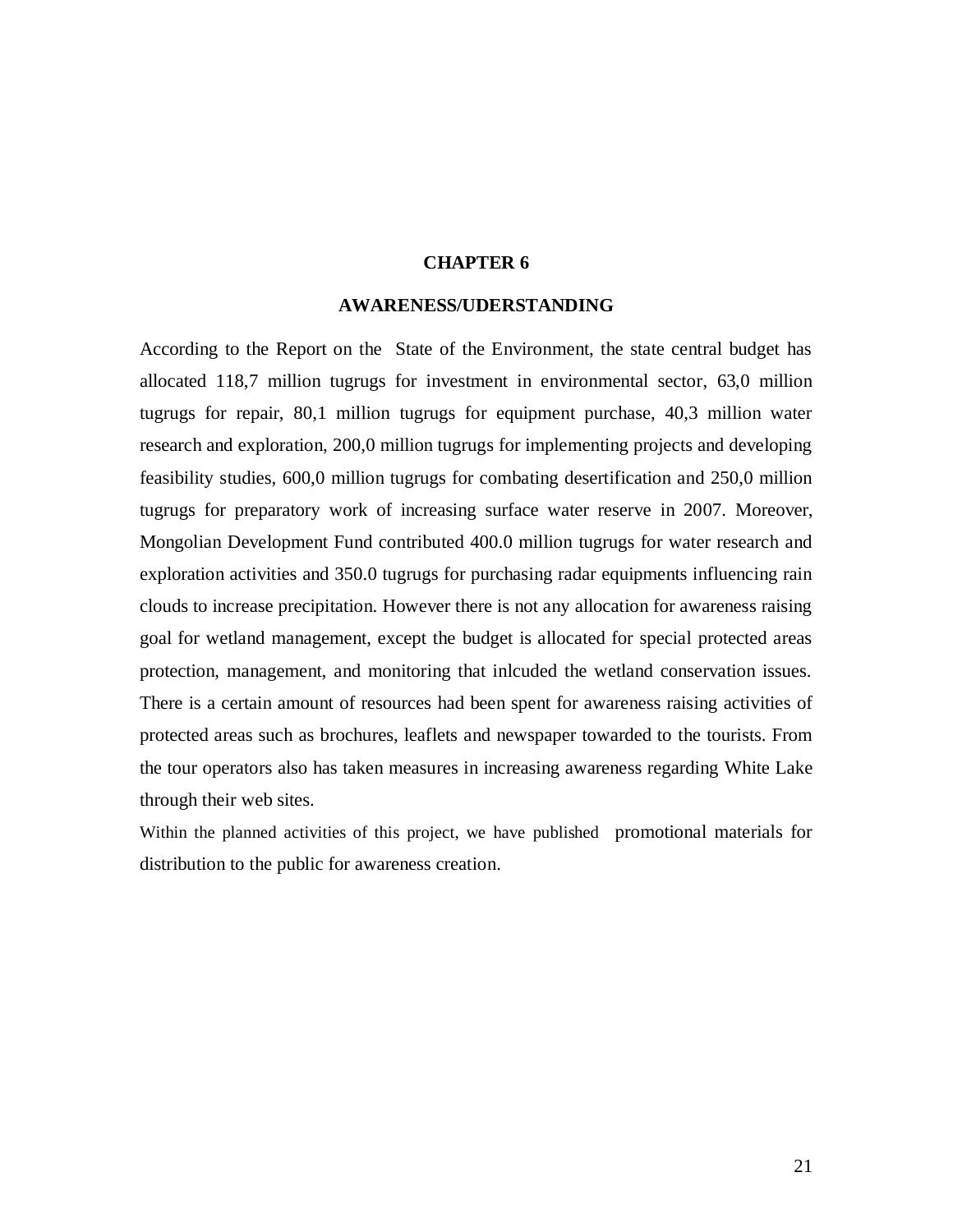

*photo by "Green Initiative"NGO*

### **Posters, leaflets and newsletter**

"Green initiative" NGO accomplished the distribution of leaflets, posters and newsletters. The all these materials were distributed to the local herders and tour operators, companies, and retailers in White Lake areas.

At present, all stakeholders including government, academic, and business sectors, as well as NGOs and herders are often in lack of awareness about White Lake conservation. Education and awareness building of White Lake conservation in Mongolia is very weak. This responsibility has splitted among MNET and Local Authority. In addition there is almost no any sufficient information database aboutwise use of White Lake resources. In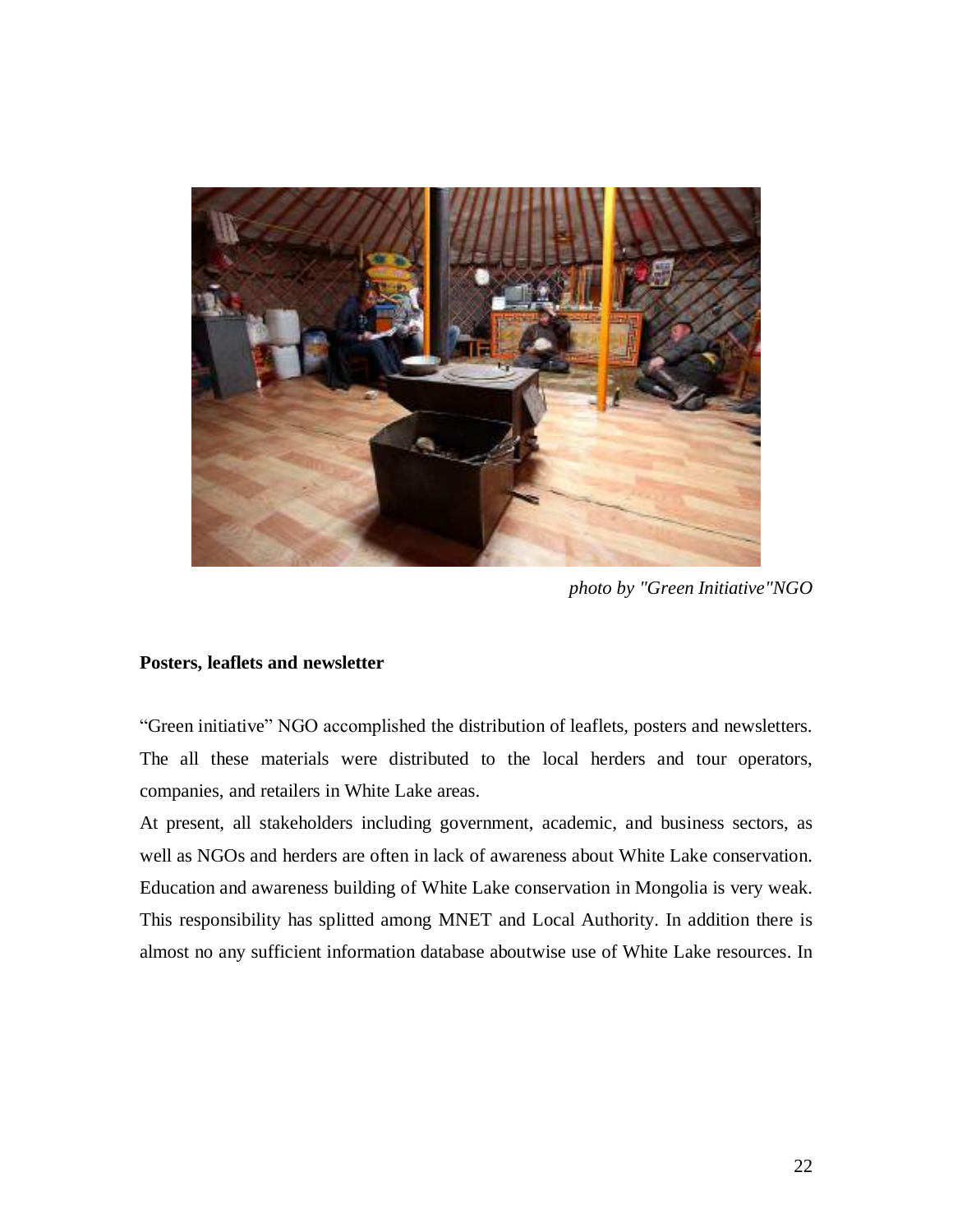addition financial allocation for public awareness raising programme is insufficient and ineffective.



*White Lake (photo by "Green Initiative"NGO)*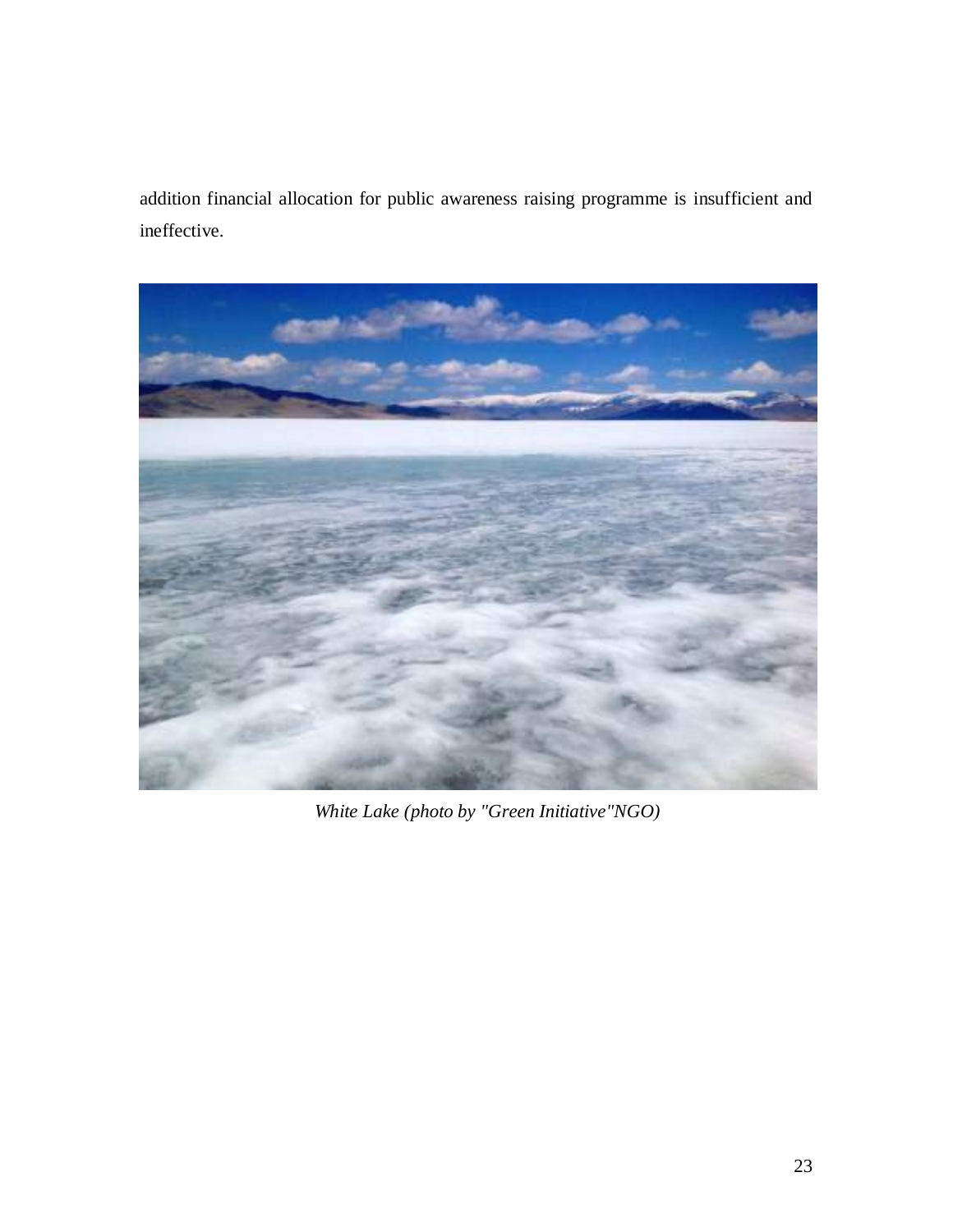### **CONCLUSION**

Under this project, the main objective of the public involvement in wetland conservation was to bring together key stakeholders in the wetland conservation in Mongolia to discuss the wise use of resources, tourism standards and environmental friendly technologies, and Local Economic and Development Policy as well as sensitize the public on the benefits of reducing negative human impacts for Whiet Lake in the future. Actually wise use concept was very new in Mongolia before cooperation. The related information and data splitted among several stakeholders and was difficult to access. Clear outcome of the cooperation is changes among public concerns about wetland conservation. In recent years, government had concerned on payment for ecosystem services as well as polluter pay principles for many environmental related projects, therefore this White Lake conservation may contributed to the encourgement of local communities for conservation through awareness raising activities. The wetland conservation is out of awareness among public and government agencies. After assessment on current regulation relating to wetland conservation in Mongolia following conclusion has coming out;

1. There is increased number of tour operators along with great acceleration of density of visitors. Also there is not still using environmental friendly waste management because of lack of montoring to White Lake conservation.

2. Insufficient legal environment is built for the wetland conservation. Lack of precise legal regulation addressing to the community involvement into conservation and lack of encouragement for other stakeholders except government agencies. There is also increased number of vistors and tourists without guide.

3. Awareness about wetland conservation among public is very weak and lack of participation from government agencies and civil societies in raising awareness. It also